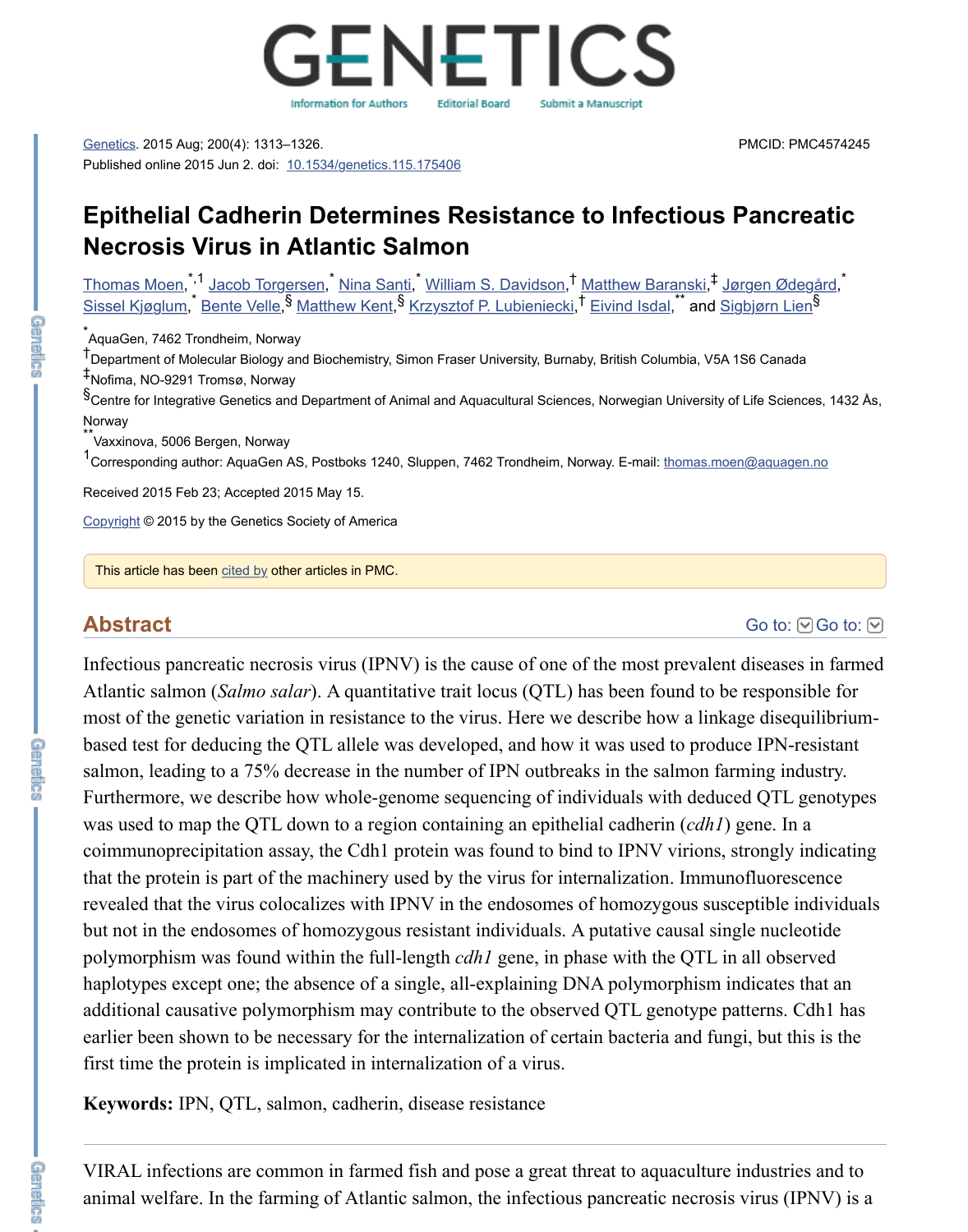major loss factor, being prevalent in most countries where the species is farmed. IPNV was the first fish virus to be characterized ([Wolf](https://www.ncbi.nlm.nih.gov/pmc/articles/PMC4574245/#bib45) *et al.* 1960) and remains one of the best studied (Crane and Hyatt [2011\). It belongs to the Aquabirnavirus genus of the Birnaviridae family and has a dsRNA genome](https://www.ncbi.nlm.nih.gov/pmc/articles/PMC4574245/#bib5) enclosed in a nonenveloped, single-shelled icosahedral particle. The IPNV genome is composed of two segments, where segment A encodes a polyprotein that is cotranslationally cleaved into VP2 and VP3. VP2 is the outer capsid protein and is suggested to be the cell attachment protein [\(Dobos 1995](https://www.ncbi.nlm.nih.gov/pmc/articles/PMC4574245/#bib9)). IPNV appears to enter host cells by receptor-mediated endocytosis after specific attachment to fish cells [\(Granzow](https://www.ncbi.nlm.nih.gov/pmc/articles/PMC4574245/#bib12) *et al.* 1997), but no cellular recognition molecule has been identified. The virus can be transmitted both vertically and horizontally.

Atlantic salmon demonstrate two IPNV susceptibility windows, initially after first feeding of fry (∼0.2 g) and then soon after sea transfer of postsmolts (∼100 g) [\(Roberts and Pearson 2005\)](https://www.ncbi.nlm.nih.gov/pmc/articles/PMC4574245/#bib36). Experimental challenge at these specific stages can lead to >90% mortality, whereas the fish appear to be largely resistant to the virus outside the two susceptibility windows. The IPNV virion has a remarkably high physical resistance and is difficult to remove from infected premises, making recurrent outbreaks common [\(Murray 2006](https://www.ncbi.nlm.nih.gov/pmc/articles/PMC4574245/#bib29)). No specific treatment is available, and although commercial vaccines against IPN have been produced, their effects are variable and they do not prevent losses completely [\(Sommerset](https://www.ncbi.nlm.nih.gov/pmc/articles/PMC4574245/#bib38) *et al.* 2005).

[There is genetic variation in resistance to IPN in commercial Atlantic salmon populations \(Okamoto](https://www.ncbi.nlm.nih.gov/pmc/articles/PMC4574245/#bib32) *et al.* 1993; [Kjøglum](https://www.ncbi.nlm.nih.gov/pmc/articles/PMC4574245/#bib20) *et al.* 2008; Guy *et al.* [2009\)](https://www.ncbi.nlm.nih.gov/pmc/articles/PMC4574245/#bib13), and breeding companies have selected their broodstock for increased resistance to IPN for the past 10–20 years [\(Storset](https://www.ncbi.nlm.nih.gov/pmc/articles/PMC4574245/#bib41) *et al.* 2007). The selection has been based on survival rates of disease-challenged siblings of breeding candidates since direct phenotypic testing of the breeding candidates is not possible due to the risk of vertical transmission of the virus ([Smail and Munro 2008\)](https://www.ncbi.nlm.nih.gov/pmc/articles/PMC4574245/#bib37). Consequently, genetic selection for IPN resistance has been restricted to between-family genetic variation, ignoring the equally large within-family genetic variation. Motivated by the need for selection criteria that could be employed directly on the breeding candidates, two research groups independently discovered a major QTL for IPN resistance in Atlantic salmon, explaining 80–100% of the genetic variation in both susceptibility windows (fry and postsmolt) ([Houston](https://www.ncbi.nlm.nih.gov/pmc/articles/PMC4574245/#bib18) *et al.* 2008; [Moen](https://www.ncbi.nlm.nih.gov/pmc/articles/PMC4574245/#bib26) *et al.* 2009). Here, we describe the industrial implementation of this QTL in marker-assisted selection (MAS) for IPN resistance, documenting a dramatic reduction in number of IPN outbreaks in Atlantic salmon farms. We also describe how the subsequent fine mapping of the QTL region led to the identification of epithelial cadherin (*cdh1*) as the causative gene. The gene product, Cdh1, has been intensively studied because of its pivotal role in tissue morphogenesis and disease [\(Harris 2012](https://www.ncbi.nlm.nih.gov/pmc/articles/PMC4574245/#bib15)). This paper confirms direct binding between IPNV and Cdh1, revealing a novel mechanism in viral attachment and entry.

## **Materials and Methods**

[Go to:](https://www.ncbi.nlm.nih.gov/pmc/articles/PMC4574245/#) **©** Go to: **⊙** 

## **IPN challenge test, 2005**

[In 2005, a challenge test was performed on 400 full-sibling groups of fry as described earlier \(Moen](https://www.ncbi.nlm.nih.gov/pmc/articles/PMC4574245/#bib26) *et al.* 2009). Genetic material from this challenge test formed the basis for the development of a DNAmarker-based test for deducing QTL alleles.

## **Genotyping**

Three microsatellites, located within the QTL region, were used for deducing QTL alleles: Alu333

n<br>E

**GREER**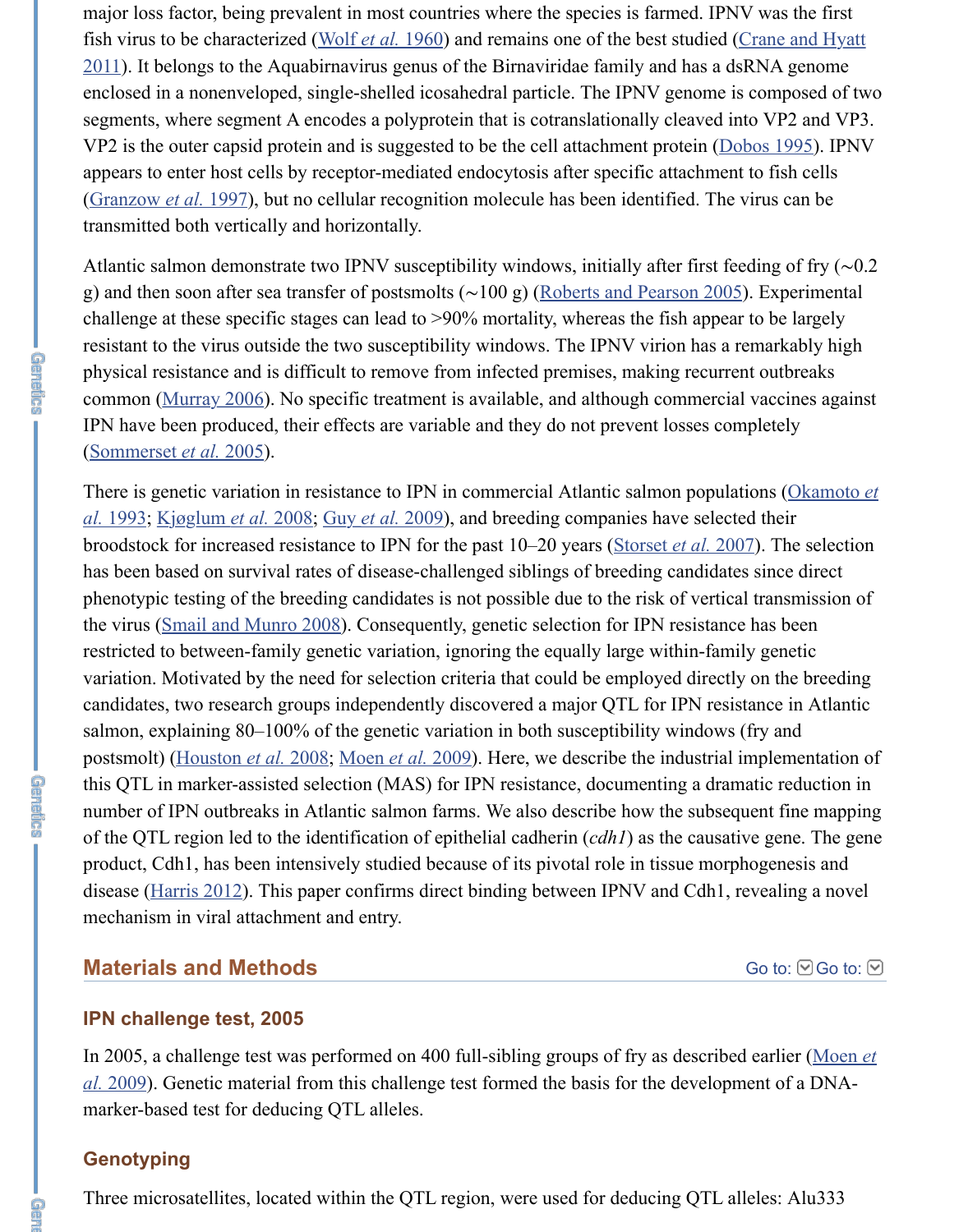# (PET-TTCATAGTCCAAGAACAGTG, GCTGAGTTTACATTACACCTG, GenBank ID [AY543859.1](https://www.ncbi.nlm.nih.gov/nuccore/AY543859.1)); Ssa0285BSFU (NED-CAGAACACAAACAGAGCT,

CAACAGGGATCTCTCAACAT); and Ssa0374BSFU/ii (VIC-GAGTAGGCAACTGAAACAGG, CAAACTCATTCCCTCACATT). The three microsatellites were genotyped in a single PCR [94° for 5 min, 30 amplification cycles (94 $\degree$  for 30 sec, + 54 $\degree$  for 30 sec, + 72 $\degree$  for 1 min), 60 $\degree$  for 45 min], followed by fragment analysis using an ABI3730 DNA sequencer (Life Technologies, Carlsbad, CA) and GeneMapper 4.0 software (Life Technologies). SNPs were genotyped using the iPLEX platform from Agena (San Diego), following the standard iPLEX protocol provided by Agena. The sequences [used for constructing iPLEX PCR and extension primers can be found in supporting information, File](http://www.genetics.org/lookup/suppl/doi:10.1534/genetics.115.175406/-/DC1/genetics.115.175406-1.txt) S1. The primers were designed using Assay Design Suite v2.0 from Agena.

## **Development of a marker-based test for deducing QTL alleles**

Linkage phases between alleles at the three microsatellites Alu333, Ssa0285BSFU, and Ssa0374BSFU/ii were determined in a cohort of 296 individuals (mapping parents) that each had 11– 44 (mean 26) genotyped offspring tested for resistance to IPN in an experimental challenge test (selective genotyping: the genotyped individuals comprised the 10% most and 10% least IPN-resistant individuals from within each challenge-tested full-sib group). This was done using a custom-made Visual Basic for Applications script, the algorithm of which was as follows: first determine origin (paternal or maternal) of alleles in offspring (obvious except when both parents were heterozygous for a biallelic polymorphism), then move from polymorphism to polymorphism according to their physical order, designating the most frequently observed linkage phase to be the true phase for the parent in question. Linkage phases between three-microsatellite haplotypes and alleles at the QTL (assuming a single QTL with two alleles) were likewise determined by tracing the cosegregation of threemicrosatellite haplotypes and the phenotype (affected/resistant) from the 117 mapping parents found to be QTL heterozygous (at  $P < 0.01$ ) to their offspring. All three-microsatellite haplotypes were predominantly linked to one or the other allele at the QTL. When there was ambiguity, *i.e.*, whenever a three-microsatellite haplotype was found to be linked to one QTL allele in some individuals and to the other QTL allele in other individuals, the predominant linkage phase was chosen. For a few haplotypes, not represented among QTL-heterozygous mapping parents, linkage phases were determined using a likelihood-based approach [\(Moen 2010\)](https://www.ncbi.nlm.nih.gov/pmc/articles/PMC4574245/#bib27).

# **Deduction of QTL genotypes using marker-based test**

Breeding candidates and other individuals were genotyped using three particular microsatellites, as [described above. The microsatellite alleles present in each animal were phased using PHASE \(Stephens](https://www.ncbi.nlm.nih.gov/pmc/articles/PMC4574245/#bib40) and Scheet 2005), incorporating the linkage phases already found in the 296 mapping parents [\(File S2](http://www.genetics.org/lookup/suppl/doi:10.1534/genetics.115.175406/-/DC1/genetics.115.175406-8.txt)) as a reference. A haplotype (*i.e.*, combination of alleles from the three microsatellites) was accepted if the likelihood of it being present in the animal in question was>0.8. QTL genotypes were assigned by replacing three-microsatellite haplotypes with the QTL allele found to be linked to that haplotype in the reference dataset (derived from the 117 QTL-heterozygous mapping parents). No QTL genotype was assigned to those individuals carrying one or two 3-microsatellite haplotypes that were not represented in the reference dataset.

# **Construction of a reference sequence for the QTL region**

A merged SNP-microsatellite linkage map was constructed by genotyping the microsatelllite markers previously used to fine map the QTL for IPN resistance [\(Moen](https://www.ncbi.nlm.nih.gov/pmc/articles/PMC4574245/#bib26) *et al.* 2009) in the genetic material used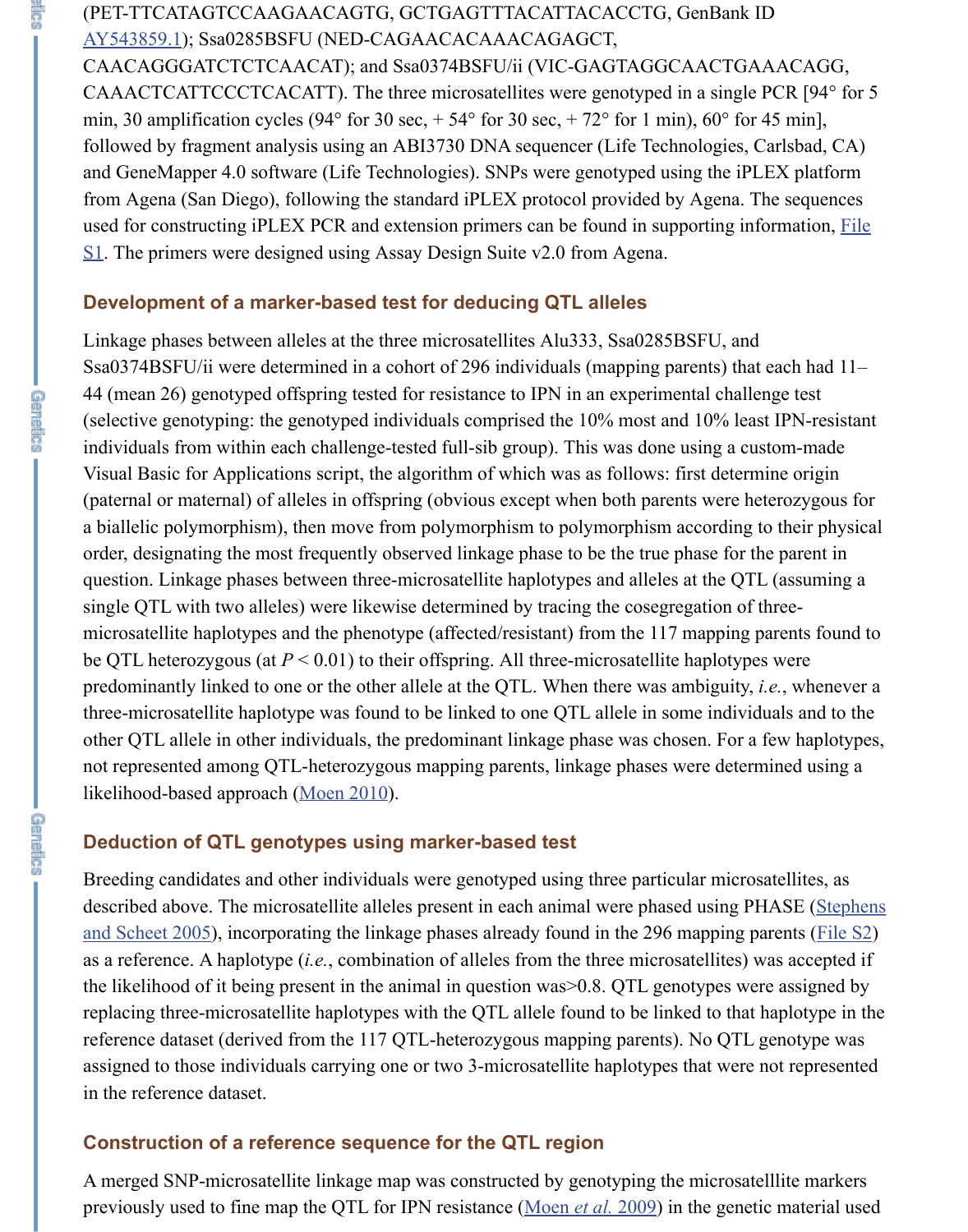to create the original SNP-based linkage map (Lien *et al.* [2011\)](https://www.ncbi.nlm.nih.gov/pmc/articles/PMC4574245/#bib24). Using this map, and results from the initial fine mapping of the QTL ([Moen](https://www.ncbi.nlm.nih.gov/pmc/articles/PMC4574245/#bib26) *et al.* 2009), we defined the region flanked by markers Ssa0680BSFU and BHMS217 to be the QTL region [\(File S3](http://www.genetics.org/lookup/suppl/doi:10.1534/genetics.115.175406/-/DC1/genetics.115.175406-5.txt)).

**C**<br>Baler

**GREER** 

**GREER** 

Sequences of the markers (SNPs and microsatellites) identified within the IPN-resistance QTL region were screened for suspected and known repetitive elements in salmonids using RepeatMasker and the salmon v2.0 repeat library [\(http://lucy.ceh.uvic.ca/repeatmasker/cbr\\_repeatmasker.py\)](http://lucy.ceh.uvic.ca/repeatmasker/cbr_repeatmasker.py). Bacterial artificial chromosome clones (BACs) containing these markers were identified from the Atlantic salmon CHORI-214 BAC library ([Thorsen](https://www.ncbi.nlm.nih.gov/pmc/articles/PMC4574245/#bib42) *et al.* 2005) using oligonucleotide probes designed from the masked sequences flanking the markers. The probes and PCR primers to amplify genomic DNA in the IPN-resistance QTL region were designed using Primer3 v0.4.0 software ([Koressar and Remm 2007;](https://www.ncbi.nlm.nih.gov/pmc/articles/PMC4574245/#bib21) [Untergrasser](https://www.ncbi.nlm.nih.gov/pmc/articles/PMC4574245/#bib43) *et al.* 2012) ([File S4\)](http://www.genetics.org/lookup/suppl/doi:10.1534/genetics.115.175406/-/DC1/genetics.115.175406-4.txt). The Atlantic salmon BAC library was screened as described by [Phillips](https://www.ncbi.nlm.nih.gov/pmc/articles/PMC4574245/#bib35) *et al.* (2009). Briefly, 5'-end <sup>32</sup>P-labeled probes were added to prehybridized BAC filters in 5× saline–sodium citrate buffer (SSC), 0.5% sodium dodecyl sulfate (SDS), and 5× Denhardt's solution and incubated overnight at 65°. To remove nonhybridized probe, three 1-hr washes were performed at  $50^{\circ}$  in  $1 \times$  SSC and 0.1% SDS. The filters were exposed overnight to phosphor screens, which were subsequently imaged using a Typhoon Trio + Variable Mode Imager (GE Healthcare). Hybridization positive BACs were picked from the library and incubated with shaking (at 250 rpm) in 5 ml of LB medium at 37° overnight in presence of 20 µg/ml chloramphenicol. Grown clones were stored as 15% glycerol stocks at −80°. The presence of IPN-resistance QTL markers in the BACs was verified by PCR using 1/40 dilution of the glycerol stock as a template. BAC clones containing the IPN-resistance QTL markers were associated with fingerprint scaffolds fps378, fps787, fps2100, fps334, and fps591 in the Atlantic salmon physical map (Ng *et al.* [2005\)](https://www.ncbi.nlm.nih.gov/pmc/articles/PMC4574245/#bib31) as shown in the Atlantic Salmon database: ASalBase [\(www.asalbase.org](http://www.asalbase.org/)). To construct minimum tiling paths (MTPs) across each fingerprint scaffold, a subset of clones with available SP6 and T7 end sequence were chosen to design sequence tagged sites (STSs) for PCR amplification. The relative orientation of the BACs was determined on the basis of which STS they had in common. The MTP for each fingerprint scaffold represents the minimum overlapping BACs required to cover the entire fingerprint scaffold. BAC end sequences of the outermost clones in the scaffolds were used to design oligonucleotide probes to check for possible joins between fingerprint scaffolds. Procedures to identify and check STS positive BACs were the same as described above. It was possible to join four scaffolds: fps378, fps787, fps2100, and fps334 ([File S5\)](http://www.genetics.org/lookup/suppl/doi:10.1534/genetics.115.175406/-/DC1/genetics.115.175406-2.pdf). DNA was extracted from 29 BACs covering the IPN-resistance QTL region using the Qiagen Large-Construct kit and following manufacturer's protocol.

The reference sequence was annotated by first running nucleotide BLAST ([Altschul](https://www.ncbi.nlm.nih.gov/pmc/articles/PMC4574245/#bib1) *et al.* 1990) against a set of full-length cDNA sequence contigs (assembled from EST sequences and kindly provided by Ben Koop, University of Victoria), and then mapping exons of each positive nucleotide BLAST hit (*i.e.*[, cDNA sequence\) onto the QTL reference sequence using EST2GENOME \(Mott](https://www.ncbi.nlm.nih.gov/pmc/articles/PMC4574245/#bib28) 1997).

The 29 BACs were individually sequenced using an Illumina HiSequation 2000 (Illumina, San Diego; paired-end sequencing, 350-bp fragment length). Residual adapter and poor quality sequences (quality score threshold of 10) were trimmed from the raw data using the FASTX toolkit [\(Pearson](https://www.ncbi.nlm.nih.gov/pmc/articles/PMC4574245/#bib33) *et al.* 1997), and reads shorter than 20 bp were discarded. *De novo* assembly of each BAC sequence was performed with clc\_novo\_assemble from the CLC Assembly Cell Software suite (version 4 beta, [http://www.clcbio.com/\)](http://www.clcbio.com/) using the default parameters and a minimum contig size of 200. Reads from each BAC were realigned to the BAC contigs using clc\_ref\_assemble\_long (discarding multiple hit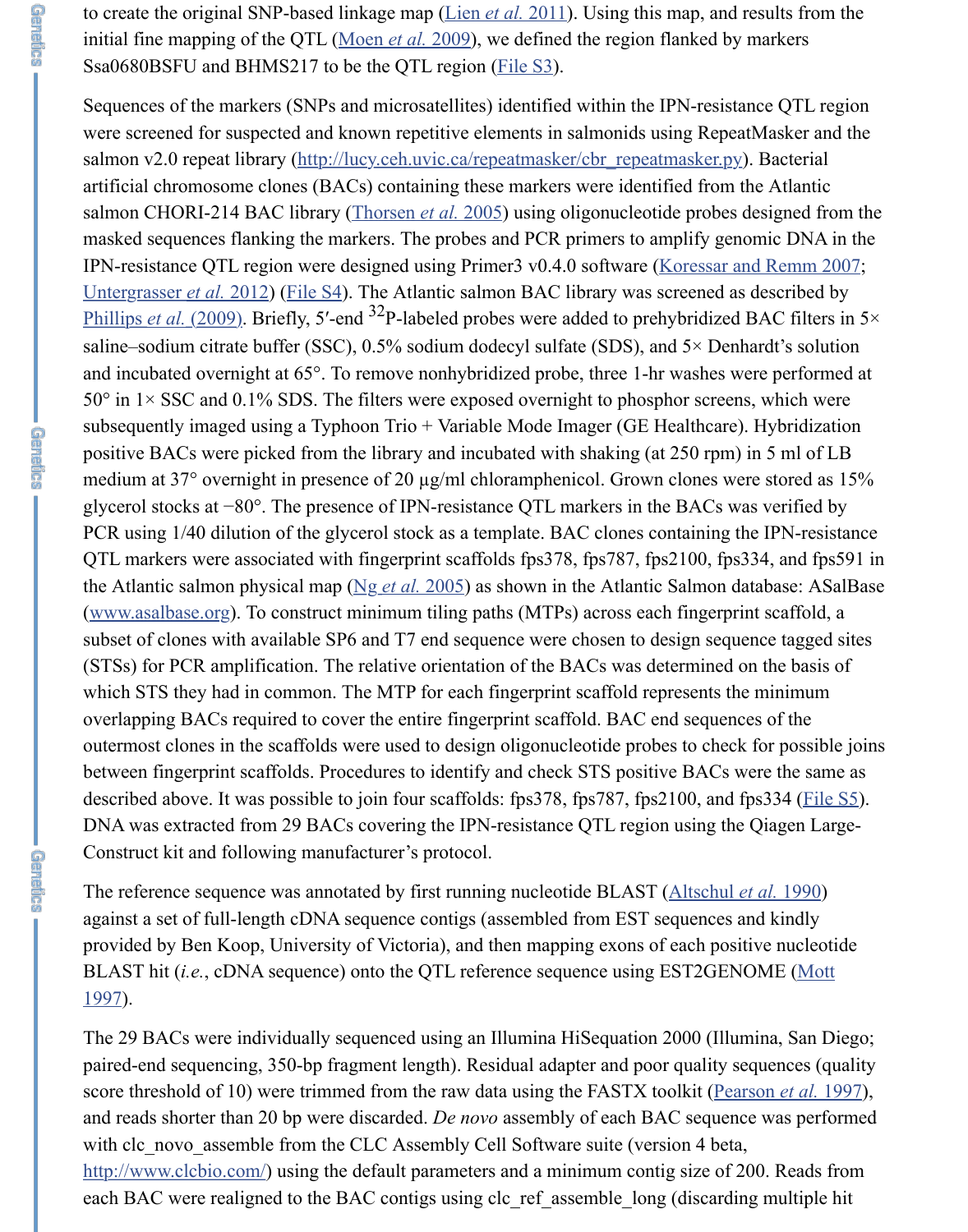alignments), and subsequently contigs with lower than  $100\times$  coverage were removed. Individual BAC sequences were then combined with Phrap software

[\(http://www.phrap.org/phredphrapconsed.html#block\\_phrap](http://www.phrap.org/phredphrapconsed.html#block_phrap)) using the parameters -new ace bypasslevel 0 -forcelevel 0 -minmatch 50 -node\_seg 4 -node\_space 2 -repeat\_stringency 0.97 minscore 50 -maxgap 30 -revise\_greedy. Later, as they became available, reads provided (and made public) by the International Consortium to Sequence the Atlantic Salmon Genome (ICSASG; [http://www.icisb.org/salmon-sequencing-project\)](http://www.icisb.org/salmon-sequencing-project) were used in order to make a *de novo* assembly of the Atlantic salmon genome; this was done using the Celera assembler ([Myers](https://www.ncbi.nlm.nih.gov/pmc/articles/PMC4574245/#bib30) *et al.* 2000). Scaffolds from the BAC sequencing and the whole genome sequencing (ICSASG) were merged together using CAP3 software [\(Huang and Madan 1999](https://www.ncbi.nlm.nih.gov/pmc/articles/PMC4574245/#bib19)) and positioned to the BAC-based physical map. To bridge gaps in the map and produce a reference sequence spanning the whole QTL region, we developed a pipeline that utilized scaffolds from the QTL region on Atlantic salmon chromosome 26 (Ssa26) together with scaffolds in the corresponding homeologous region on Ssa11 to build super scaffolds in both regions. The pipeline used the LASTZ software (*Harris 2007*) to identify the homeologous regions and custom Python scripts (H. Grove *et al.*, unpublished results) were used in order to construct the super scaffolds. Scaffolds were repeat masked prior to the alignment using RepeatMasker [\(http://lucy.ceh.uvic.ca/repeatmasker/cbr\\_repeatmasker.py\)](http://lucy.ceh.uvic.ca/repeatmasker/cbr_repeatmasker.py) and a repeat library was generated for

#### **Fine mapping using next-generation sequencing**

Atlantic salmon (kindly provided by Ben Koop, University of Victoria).

Twenty-two individuals deduced by the marker-based test to have QTL genotype QQ (*i.e.*, two copies of the high-resistance allele), and 23 individuals likewise deduced to have QTL genotype qq, were selected for whole genome resequencing. In addition to having a particular QTL genotype, the individuals all met the following two criteria. First, the survival rate of their (IPN-challenge tested) offspring was within the upper or lower end, respectively, of the distribution of survival rates typical for genotype group QQ or qq. Second, within each pool, as many three-microsatellite haplotypes as possible were to be represented, so that each pool would cover as much of the genetic variation in the population as possible. The 45 individuals were individually sequenced on HiSequation 2000 (pairedend  $2 \times 100$  bp reads), producing an average of 5.9 Gb (range 0.8–11.6, standard deviation 1.9) of sequence per individual that represented ∼2× genome coverage on average. The raw sequence reads were submitted to the NCBI Sequence Read Archive (*File S8*). The fragments (reads + interread [fragments\) were 336 bp long on average. The reads were aligned using Bowtie2 \(Langmead and](https://www.ncbi.nlm.nih.gov/pmc/articles/PMC4574245/#bib22) Salzberg 2012) in end-to-end mode with very-sensitive preset options, with the exception of the -N option (maximum number of mismatches in the seed) that was set at 1, and the -X option (maximum fragment length) that was set at 800. Prior to alignment, the reference was repeat masked. SNPs (and other polymorphisms) were detected using freebayes [\(http://arxiv.org/abs/1207.3907\)](http://arxiv.org/abs/1207.3907) using the parameter string "-use-best-n-alleles 2 –min-alternate-total 3 –pooled-discrete-ploidy 90." Based on the output from freebayes, a Pearson's chi-squared test was used to test for independence between the SNP allele and QTL allele at each individual SNP. The most significant SNPs from this test were genotyped in the 117 QTL-heterozygous mapping parents and in their IPN-challenge-tested offspring (20–40 offspring of each parent), using Sequenom iPlex assays (the SNPs and their flanking sequences can be found in [File S1](http://www.genetics.org/lookup/suppl/doi:10.1534/genetics.115.175406/-/DC1/genetics.115.175406-1.txt), and the (phased) genotypes can be found in [File S6\)](http://www.genetics.org/lookup/suppl/doi:10.1534/genetics.115.175406/-/DC1/genetics.115.175406-7.txt). From the SNP data, haplotypes comprising a QTL allele and a SNP allele were derived by following the segregation of SNP alleles into the groups of most- and least-IPN-resistant offspring (using a custom-made Python script). A Pearson's chi-squared test was used to test for independence between QTL allele and SNP allele within each haplotype.

命令不可可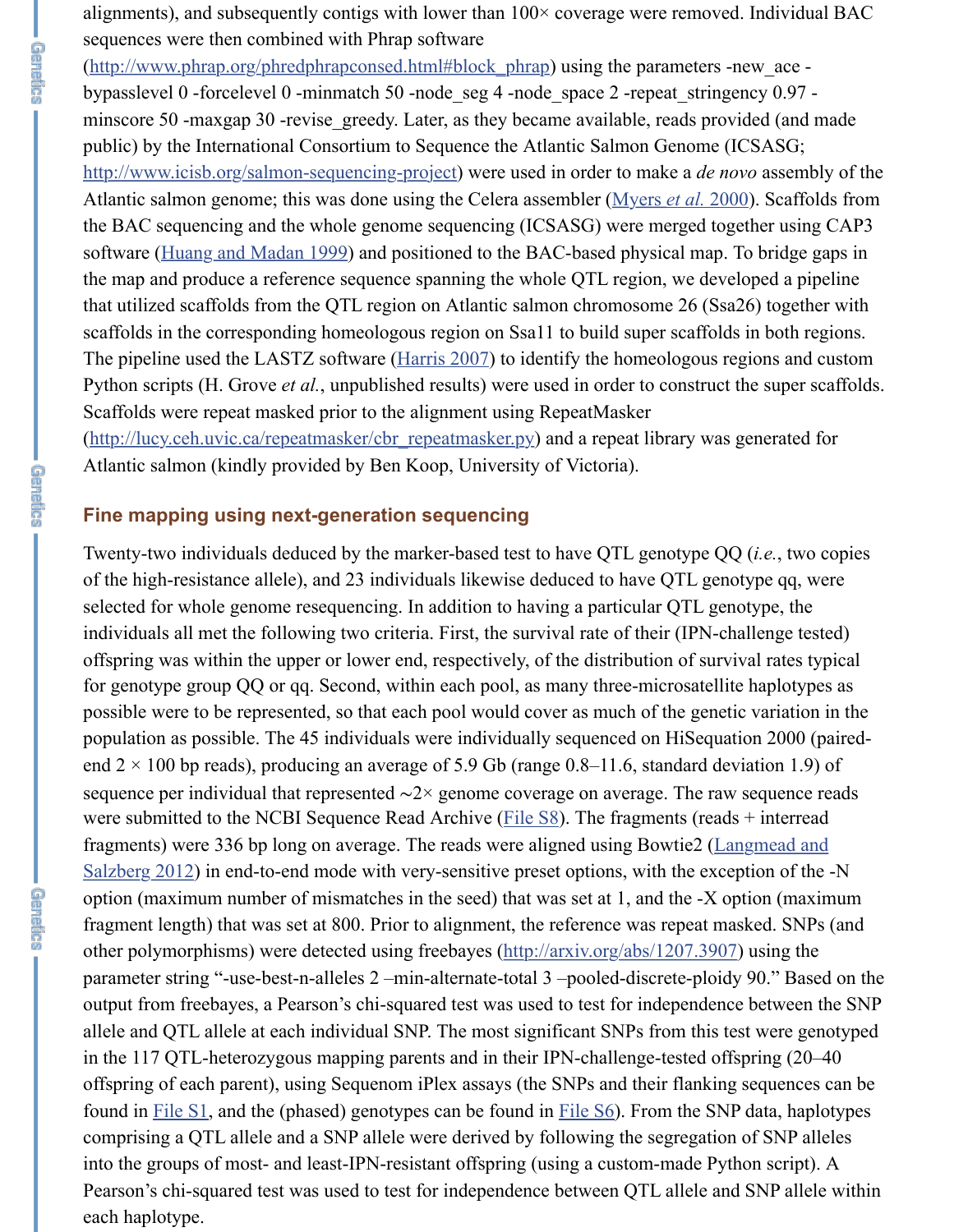#### **Search for putative secondary polymorphisms**

A SNP-chip using Axiom technology from Affymetrix (San Diego) containing 930,000 putative SNPs from Atlantic salmon (or more precisely, two SNP chips, each with 465,000 SNPs) had been developed on the basis of resequencing data from 29 diverse AquaGen individuals and three double haploid individuals (T. Moen *et al.*, unpublished results). Approximately 650,000 of the SNPs were found to be polymorphic in the AquaGen population. The arrays were used to genotype 200 mapping parents, including 16 individuals that were heterozygous for the QTL (Qq) and homozygous (qq) for an already identified (putative) primary causative mutation termed SNP4 (*i.e.*, these individuals were  $QqQTL/qqSNP4$ ) and 26 individuals that were homozygous for the susceptibility allele of the QTL (qq) and also homozygous (qq) for SNP4 (*i.e.*, these individuals were  $qqQTL/qqSNP4$ ). This dataset was used to identify putative "secondary" functional SNPs that could explain the QTL-heterozygous nature of  $QqqTT/qqSNP4$  individuals. For each SNP, the (pseudo) likelihood of the genotypes observed at the 16  $QqQTL/qqSNP4$  individuals and 26  $qqQTL/qqSNP4$  individuals was calculated, using a custom-made Python script, in two ways: (H1) by assuming that the SNP was truly  $Qq_{SNP}$  for all 16  $Qq_{QTL}/qq_{SNP4}$ individuals and  $qq_{SNP}$  for all 26  $qq_{QTL}/qq_{SNP4}$  individuals, and assuming a particular error rate (more precisely, the likelihood was multiplied with 0.985, 0.01, or 0.005 depending on whether the 0, 1, or 2 allele substitutions had to be made to move from the observed genotype to the "requested" genotype); and (H0) by assuming that the genotype was random, *i.e.*, determined by the allele frequencies observed in the population (allele frequencies were calculated on the basis of all 200 genotyped mapping parents, and genotype probabilities were calculated from allele frequencies by assuming Hardy–Weinberg disequilibrium). The ratio of H1 to H0 was taken as a measure of how likely H1 was relative to H0.

A subset of the most likely secondary polymorphisms identified in this manner was genotyped in all mapping parents. All possible pairwise combinations of a putative primary mutation and a putative secondary mutation were tested (using a custom-made Python script) for their association with the QTL: First, two-polymorphism haplotypes were constructed in the 117 QTL-heterozygous mapping parents. Next, the resulting four-allele haplotypes were transformed into a two-allele system (Q<sub>HAP</sub>) and q<sub>HAP</sub>) by naming the haplotype alleles according to the most prevalent linkage phase between the two-polymorphism haplotypes and QTL. Finally, a Pearson's chi-squared test for independence between haplotype and QTL alleles was performed.

## **IPN challenge test, 2007**

A challenge test was performed to compare IPN-induced mortalities of salmon originating from eggs selected using MAS with IPN-induced mortalities of standard (not selected using MAS) eggs. In this challenge test, the MAS fry (offspring of random females and males that were homozygous for the resistance allele at the QTL) were compared to standard fry (offspring of random males and random females) and IPN susceptible fry (offspring of random females and males that were homozygous for the susceptibility allele at the QTL). Fry at an average weight of 0.2 g at start feeding were transferred to a research station (Havbruksstasjonen, Tromsø, Norway) and allowed 1 week of acclimation before challenge. The trial was conducted by Nofima AS (Tromsø, Norway). A total of 1,600 fry were included in the study, distributed across eight tanks each containing 200 fry. Three tanks contained MAS fry, three tanks contained standard fry, and two tanks contained IPN-sensitive fry. One tank held standard fry that were kept as uninfected controls, whereas the fry in the remaining tanks were bath challenged by adding IPN virus at a concentration of 105 TCID50/ml water. Normal water flow was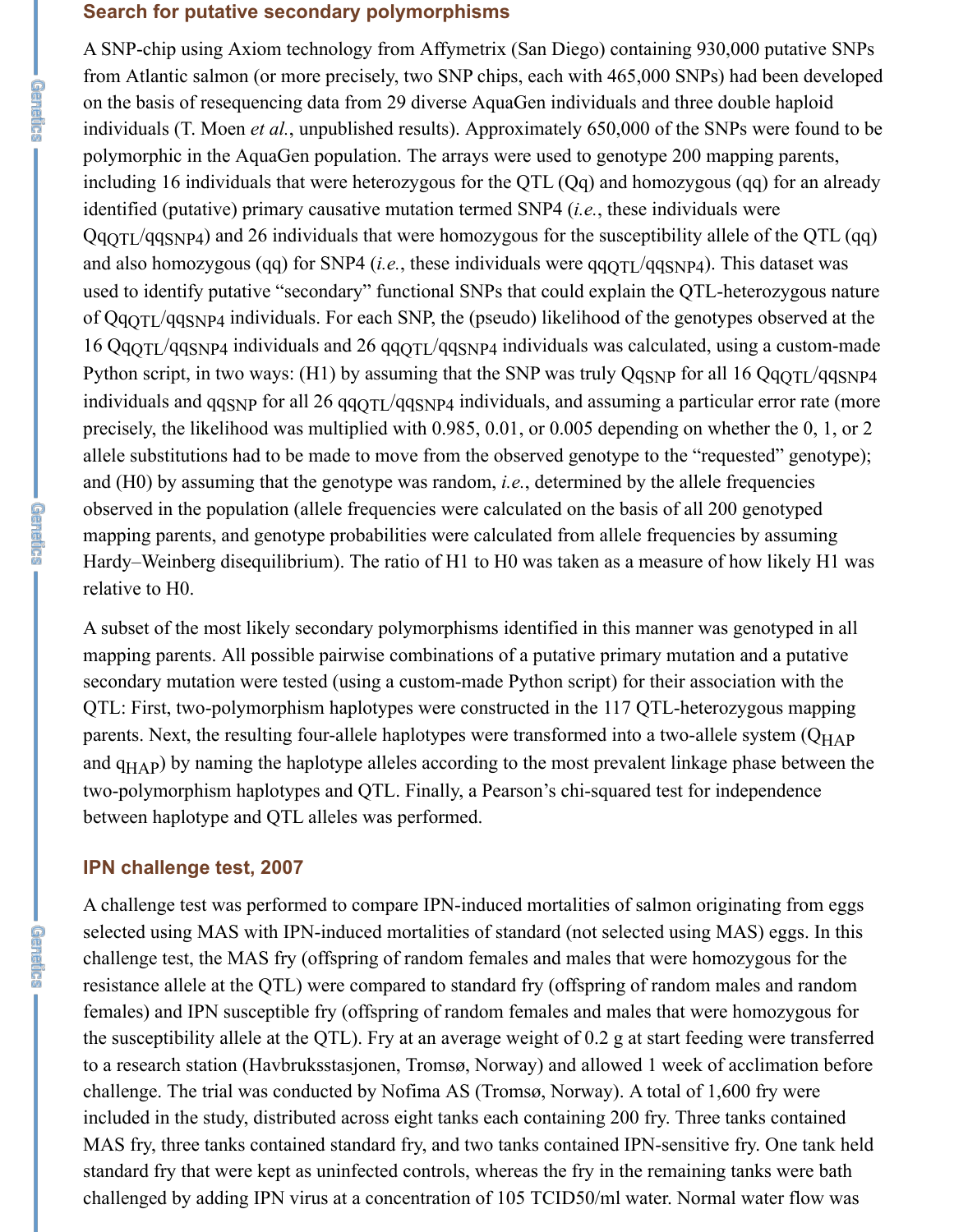paused for 3 hr while the water was aerated. Two tanks holding MAS fry, two tanks holding standard fry, and one tank holding IPN-sensitive fry were reserved for mortality registrations. One tank with IPN-sensitive and one tank with MAS fry were reserved for sampling of alive but preferably diseased fish; 10 fish were sampled from each tank 2, 4, and 12 days after infection, with an additional 20 fish sampled from the same two tanks 6, 7, 8, and 10 days after infection. The livers of the sampled fish were dissected and placed in RNAlater (Qiagen) for later determination of viral load and gene expression. The trial was terminated 34 days after challenge. At termination, 10 surviving fry from each of the eight tanks were sampled for determination of carrier status. Quantification of viral loads of infected fish was determined by a TaqMan real-time PCR assay provided by an accredited commercial lab (PatoGen Analyze AS, Ålesund, Norway) and compared to the expression of a reference gene (*elongation factor 2-α*). The tails of all sampled fish were frozen before DNA extraction and subsequent deduction of QTL alleles. The frequencies of the high-resistance allele in the test groups were determined by genotyping 30 random fry sampled prechallenge.

#### **Tissue culture and immunofluorescence**

Juvenile genotyped Atlantic salmon at the freshwater stage were anesthetized according to Norwegian regulations. A liver biopsy was taken immediately after sacrification and embedded in ultralow melting temperature agarose (Sigma-Aldrich). Slices of 300 µm were prepared in ice cold Hank's buffer using a VF300 tissue slicer (Precisionary Instruments) and transferred to Netwells (Corning, NY) with L15 Glutamax with 5% FBS and 1% Penstrep (Invitrogen) and cultured at 15° for 3 days. The liver slices were then challenged with IPNV (TCID 50 ml<sup>-1</sup>) for 2 days, before being thorough washing in icecold Hank's buffer and fixation by freeze substitution. Localization of Cdh1-1 and route of IPNV entry was visualized by immunofluorescence using an IPNV polyclonal rabbit antibody (kindly provided by Øystein Evensen, the Norwegian Veterinary Institute, Oslo), a Cdh1-1-specific antibody (Dako), and a Clathrin light chain antibody (Abcam). Image stacks were captured on a Zeiss Axio Observer Z1 microscope and deconvolved in Zen Blue software (Carl Zeiss Microimaging).

#### **Coimmunoprecipitation**

Coimmunoprecipitation was carried out using 80 mg/ml of frozen liver in NP40 buffer (25 mM Tris-HCl pH 7.4, 150 mM NaCl, 1 mM EDTA, 1% NP-40, and 5% glycerol). The tissues were lysed using a tissue disruptor (Qiagen) and centrifuged at 4 °C for 10 min at 6000 rpm before 1 ml of lysate was mixed with 5  $\mu$ l of IPNV. After a 30-min incubation at 4 °C with agitation, the sample was mixed with Protein A-coated Dynabeads (Invitrogen) coupled to IPNV antibodies. After a second 30-min incubation and washing, the bound proteins were eluted and subjected to Western blotting using a Cdh1 antibody.

#### **Estimation of viral load**

An IPN challenge test was performed in 2007, as described above. Fish were sampled at 34 days postchallenge (*i.e.*, at termination of the test). The livers of the sampled fish were carefully dissected and placed in RNAlater (Qiagen) for later determination of viral load. Ten surviving fry from each of the eight tanks were sampled for determination of carrier status. Quantification of viral loads of infected fish was determined by a TaqMan real-time PCR assay provided by an accredited commercial lab (PatoGen Analyze AS, Ålesund, Norway) and compared to the expression of a reference gene (elongation factor  $2-\alpha$ ).

**GREER**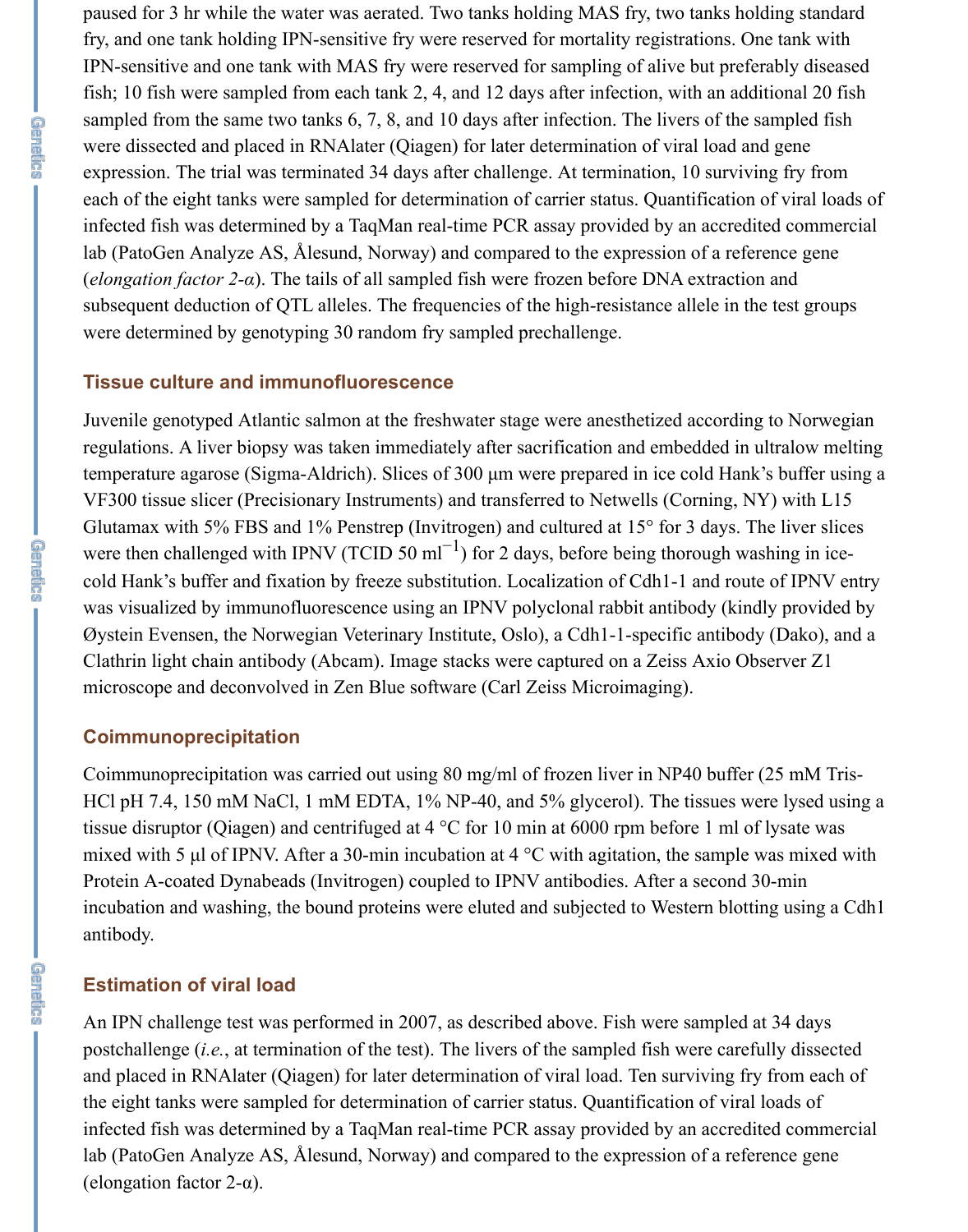# **Development of a marker-based test for deducing the QTL allele**

Moen *et al.* [\(2009\)](https://www.ncbi.nlm.nih.gov/pmc/articles/PMC4574245/#bib26) earlier found population-level linkage disequilibrium between the QTL for IPN resistance and haplotypes constituted by three microsatellites located within the QTL region. The three microsatellites were now genotyped in the first 10 mortalities and the last 10 survivors from each of 207 full-sibling groups tested for IPN resistance in a controlled challenge test performed at the fry stage (100 individuals challenge tested per full-sib group), as well as in the 146 mothers and 150 fathers of these groups, facilitating the identification of 117 QTL-heterozygous mapping parents (Pearson's chi-squared test for independence between affected/survivor status and allele inherited from common parent within half-sibling groups,  $\alpha = 0.01$ ). Haplotypes found in QTL-heterozygous parents were designated as Q (high resistance) or q (low resistance) according to the coinheritance of haplotype and QTL allele within QTL-heterozygous parents. Additionally, some haplotypes found only in homozygous mapping parents were designated as Q or q using maximum likelihood, as described elsewhere [\(Moen 2010](https://www.ncbi.nlm.nih.gov/pmc/articles/PMC4574245/#bib27)). Haplotypes were found to be predominantly linked to either Q or q (*Figure 1*). When the most likely linkage phases between haplotype and QTL alleles were extrapolated to all 296 parents of the genotyped sibling groups, in addition to 140 parents of not-genotyped sibling groups coming from the same IPN challenge test, a strong correlation was found between the challenge-test survival rates within full-sibling groups and the number of Q alleles shared by the parents of the fullsibling groups (**Figure 2**). Thus, the three microsatellites formed the basis for a test that could predict QTL genotypes of individual animals at the population level. In this test, individuals were genotyped for the three microsatellites, haplotypes carried by the individuals were inferred using PHASE [\(Stephens and Scheet 2005\)](https://www.ncbi.nlm.nih.gov/pmc/articles/PMC4574245/#bib40), and QTL alleles were assigned according to the key provided in the reference dataset (*i.e.*, by the predominant haplotype–QTL linkage relationships found in QTLheterozygous mapping parents). The test was applicable on all individuals originating from the population that the reference dataset was derived from (the breeding nucleus of the Atlantic salmon egg provider AquaGen), as long as the haplotypes carried by the individual were represented in the reference dataset.



# [Figure 1](https://www.ncbi.nlm.nih.gov/pmc/articles/PMC4574245/figure/fig1/)

Number of copies of each microsatellite haplotype found among QTL-heterozygous mapping parents. Each haplotype copy has been labeled according to the QTL allele (Q or q) it is linked to.



命令不可不可

## [Figure 2](https://www.ncbi.nlm.nih.gov/pmc/articles/PMC4574245/figure/fig2/)

Effect of QTL genotype on IPN resistance. Survival rates, in a challenge test for IPN resistance performed on Atlantic salmon fry, of offspring of parental pairs sharing 0, 1, 2, 3, or 4 copies of the high-resistance allele (Q) of the QTL. Thick line, **...**

# **Dominance of the favorable allele**

To test whether the QTL displayed a dominance effect, the frequencies of the different QTL genotypes were estimated within each full-sib family, using the deduced parental QTL genotypes and assuming Mendelian segregation ratios (the frequencies could not be calculated directly, since only 20% of the individuals within each full-sib group had been sampled and genotyped). Using a weighted (by family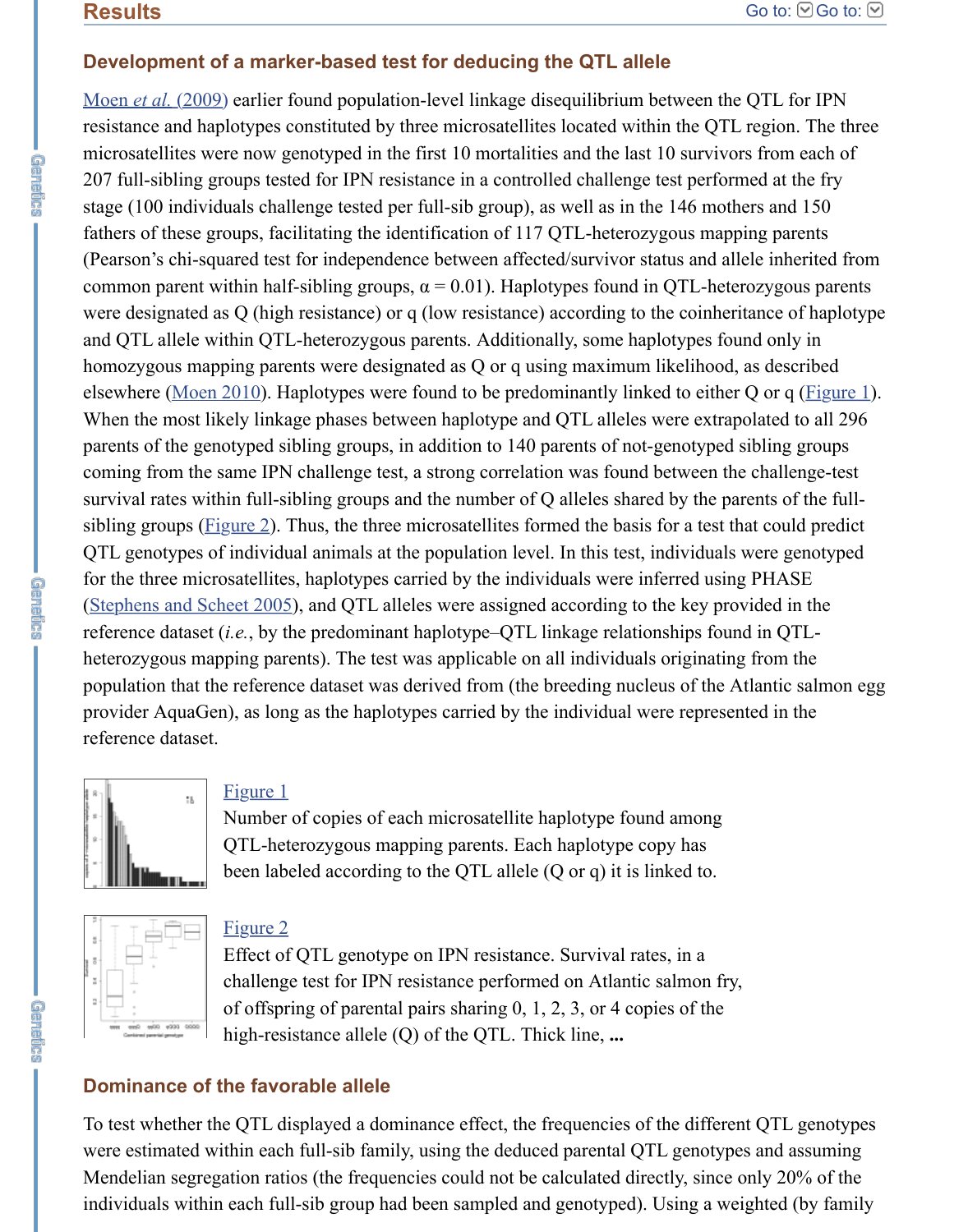size) regression model, estimated mortalities ( $\pm$ SE) within the challenge-tested offspring were 0.66  $\pm$ 0.02,  $0.09 \pm 0.02$ , and  $0.05 \pm 0.06$  for individuals deduced to have genotypes qq, Qq, and QQ, respectively. The majority of the between-family variation ( $R^2 = 0.56$ ) was explained by simple presence/absence of the Q allele (*P* < 0.0001), with no significant difference between Qq and QQ genotypes ( $P = 0.61$ ). Hence, the favorable allele appears to be largely dominant, at least under conditions similar to those of the challenge test in question. However, based on these data, it cannot be ruled out that the observed dominance may be due to interactions between genetic resistance of the host [and a potential nonlinear dose–response relationship for observed mortality \(Bishop and Wooliams](https://www.ncbi.nlm.nih.gov/pmc/articles/PMC4574245/#bib4) 2010) (*i.e.*, even a moderate increase in resistance may dramatically increase survival at low environmental pathogen doses).

# **Construction of a reference sequence for the QTL region**

**GATESTS** 

6触了触觉的 1

医尿子尿量尿的

The microsatellite-based test for deducing QTL genotypes provided a foundation for further fine mapping of the QTL. However, since a reference sequence for the Atlantic salmon genome was not available at the time the project was initiated, fine mapping also required the construction of a reference DNA sequence of the QTL region. First, the microsatellite markers used for the initial interval mapping of the QTL [\(Moen](https://www.ncbi.nlm.nih.gov/pmc/articles/PMC4574245/#bib26) *et al.* 2009) were mapped onto a SNP-based linkage map (Lien *et al.* [2011\). The QTL region was defined as the region flanked by markers Ssa0680BSFU and BHMS21](https://www.ncbi.nlm.nih.gov/pmc/articles/PMC4574245/#bib24)7 on the merged microsatellite-SNP map, covering 22.2 cM (40.1–62.3) on the integrated female linkage map of Atlantic salmon chromosome 26 [\(www.asalbase.org](http://www.asalbase.org/); see [File S3](http://www.genetics.org/lookup/suppl/doi:10.1534/genetics.115.175406/-/DC1/genetics.115.175406-5.txt)). From an Atlantic salmon physical map based on BACs (Ng *et al.* [2005](https://www.ncbi.nlm.nih.gov/pmc/articles/PMC4574245/#bib31)), 29 BAC clones were identified that formed a partial minimal tiling path of this region. Based on next-generation sequencing of these BACs, a 3.3-Mbp partial reference sequence of the QTL region, distributed on 254 contigs, was generated. As they became available, contigs and raw reads produced by ICSASG [\(Davidson](https://www.ncbi.nlm.nih.gov/pmc/articles/PMC4574245/#bib7) *et al.* 2010) were used to bridge and correct the BAC-based contigs and for ordering them into scaffolds. We also used sequence from the corresponding (homeologous) region on Atlantic salmon chromosome 11, to construct a super-scaffold covering 10.19 Mb of the QTL region, including 2.5 Mb of undefined sequence (gaps). Following the public release of the second version of the Atlantic salmon genome by ICSASG (downloadable from [http://www.icisb.org/atlantic-salmon-genome-sequence/\)](http://www.icisb.org/atlantic-salmon-genome-sequence/), all data and results were mapped against a 7.8-Mb long ICSASG scaffold (ccf1000000016\_0\_0) centered on the QTL region. This scaffold displayed very good concordance with the reference sequence for the QTL region.

## **Fine mapping and identification of a putative functional polymorphism**

Utilizing the reference sequence of the QTL region, and individuals with deduced QTL genotype, nextgeneration sequencing was used to identify DNA polymorphisms more strongly associated to the QTL. Twenty-two individuals deduced to have QTL genotype QQ (QQ<sub>QTL</sub>) and 23 individuals deduced to have QTL genotype qq (qq<sub>QTL</sub>) were individually sequenced to  $\sim$ 2× genome coverage each, using Illumina technology (Illumina, San Diego). The resulting reads were aligned to the reference sequences of the QTL region, to identify DNA polymorphisms exhibiting large allele frequency differences between  $QQQQTL}$  and  $qqQTL$  individuals. Several highly significant DNA polymorphisms were found across the entire region (Pearson's chi-squared test; [Figure 3A\)](https://www.ncbi.nlm.nih.gov/pmc/articles/PMC4574245/figure/fig3/). The most significant polymorphisms were genotyped in the 117 QTL-heterozygous mapping parents and in their (IPN challenged) offspring, and a Pearson's test was applied on haplotyped data to confirm the results ([Figure 3B](https://www.ncbi.nlm.nih.gov/pmc/articles/PMC4574245/figure/fig3/); [File S7\)](http://www.genetics.org/lookup/suppl/doi:10.1534/genetics.115.175406/-/DC1/genetics.115.175406-6.txt). The three DNA polymorphisms most strongly associated with the QTL were located within a region harboring two epithelial cadherin genes (which we termed cdh1-1 and cdh1-2), flanking a fam96b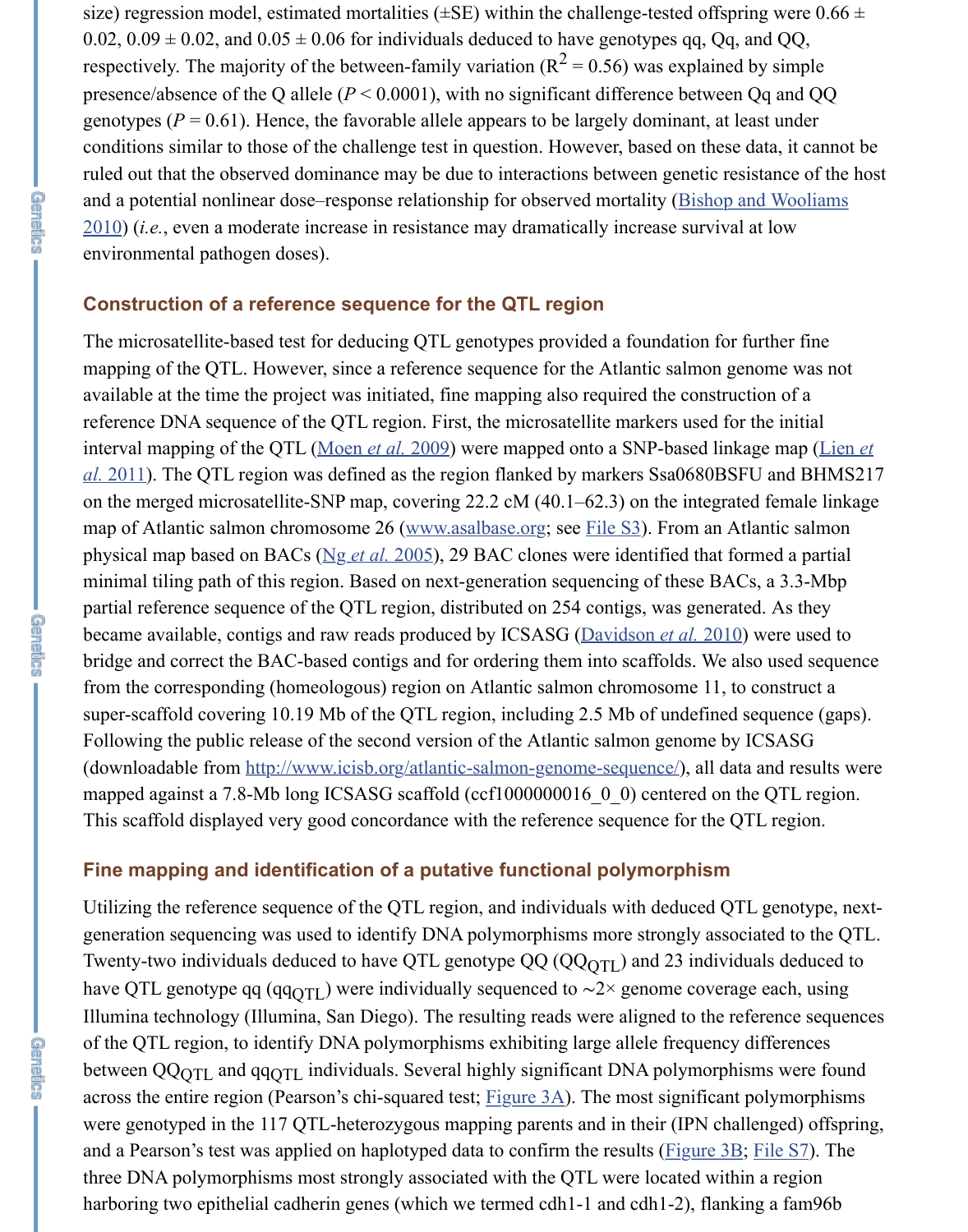gene-encoding family with sequence similarity 96, member B [Fam96b, also known as MSS19- Interacting Protein of 18 kDa (MIP18)]. These three DNA polymorphisms were in complete linkage disequilibrium (LD) with each other, and in strong LD ( $r^2$  = 0.64) with the QTL. One of the three IPNassociated polymorphisms (SNP1) was located 26 bp upstream of the first exon of the fam96b gene, another (SNP2) was located within the 3′ untranslated region of the cdh1-1 gene, while the third (SNP3) was located further downstream of the cdh1-1 gene ( $Figure 3C$ ,  $Figure 4$ ). Following further Illumina- and Sanger-based resequencing of genomic DNA and cDNA from individuals with deduced QTL genotypes (using genotyping of QTL-heterozygous mapping parents to confirm the results), we later discovered a fourth polymorphism (SNP4) in perfect LD with the first three, causing a serine-to-proline amino acid shift within the second extracellular cadherin domain of Cdh1-1 ([Figure 4\)](https://www.ncbi.nlm.nih.gov/pmc/articles/PMC4574245/figure/fig4/), in addition to other DNA polymorphisms in almost as strong LD with the QTL [\(Figure 3B\)](https://www.ncbi.nlm.nih.gov/pmc/articles/PMC4574245/figure/fig3/). Phasing of genotypes from the 117 QTL-heterozygous mapping parents confirmed the presence of a single, highfrequency haplotype carrying the alternate linkage phase between the most significant SNPs and the QTL ([Figure 5](https://www.ncbi.nlm.nih.gov/pmc/articles/PMC4574245/figure/fig5/)), indicating that the lack of a complete correspondence between SNP1–SNP4 and the QTL was due to a "deviating" haplotype segregating within the population, rather than being the result of genotyping errors or false negatives or positives in the test for segregation of the QTL.



## [Figure 3](https://www.ncbi.nlm.nih.gov/pmc/articles/PMC4574245/figure/fig3/)

Fine mapping of QTL for IPN resistance. Positions on the *x*-axis are relative to the ICSASG scaffold, ccf1000000016\_0\_0. (A) Chisquare test for independence between SNP alleles and QTL alleles, performed on Illumina reads coming from QTL-heterozygous **...**

| 10 00 1000000 00000 1000 1000 |             |                                      |  |
|-------------------------------|-------------|--------------------------------------|--|
| <b>COLE LATER QUE.</b>        |             | $I = I \cap I = I = I \cap I \cap I$ |  |
|                               | <b>BER </b> |                                      |  |

## [Figure 4](https://www.ncbi.nlm.nih.gov/pmc/articles/PMC4574245/figure/fig4/)

The core QTL region, containing *cdh1-1*, *cdh1-2*, and *fam96b*. (A) Organization of the *cdh1* and *fam96b* genes in the core QTL region, with positions relative to ICSASG scaffold, ccf1000000016\_0\_0. Main transcripts of the *cdh1* genes are shown. Gray boxes correspond **...**



## [Figure 5](https://www.ncbi.nlm.nih.gov/pmc/articles/PMC4574245/figure/fig5/)

Haplotypes in QTL-heterozygous mapping parents. (A) Chi-square test for independence between SNP alleles and QTL alleles, performed on phased genotype data coming from 117 QTLheterozygous mapping parents. Blue dots, SNPs identified in the "scan," **...**

Among the SNPs strongly associated with the QTL, SNP4 was the only one having an easily decipherable function. The sequence flanking SNP4 could be found in four different locations within the Atlantic salmon genome: in cdh1-1, in both copies of a duplicated exon block within chd1-2, and in a cdh1 gene found on chromosome 11. SNP4 was polymorphic both within cdh1-1 and within the second copy of the duplicated exon block of cdh1-2; however, the genotype patterns of the latter copy of SNP4 did not agree with the segregation pattern of the QTL in any way (data not shown). A comparison of *Cdh1* sequences from Atlantic salmon and related species [\(Figure 6](https://www.ncbi.nlm.nih.gov/pmc/articles/PMC4574245/figure/fig6/)) reveals that the DNA variant corresponding to the susceptibility variant of the Atlantic salmon protein (serine) can be found in the most closely related species (brown trout), but not in the more distantly related species

原地方的方法

命無語言語

**GREECHE**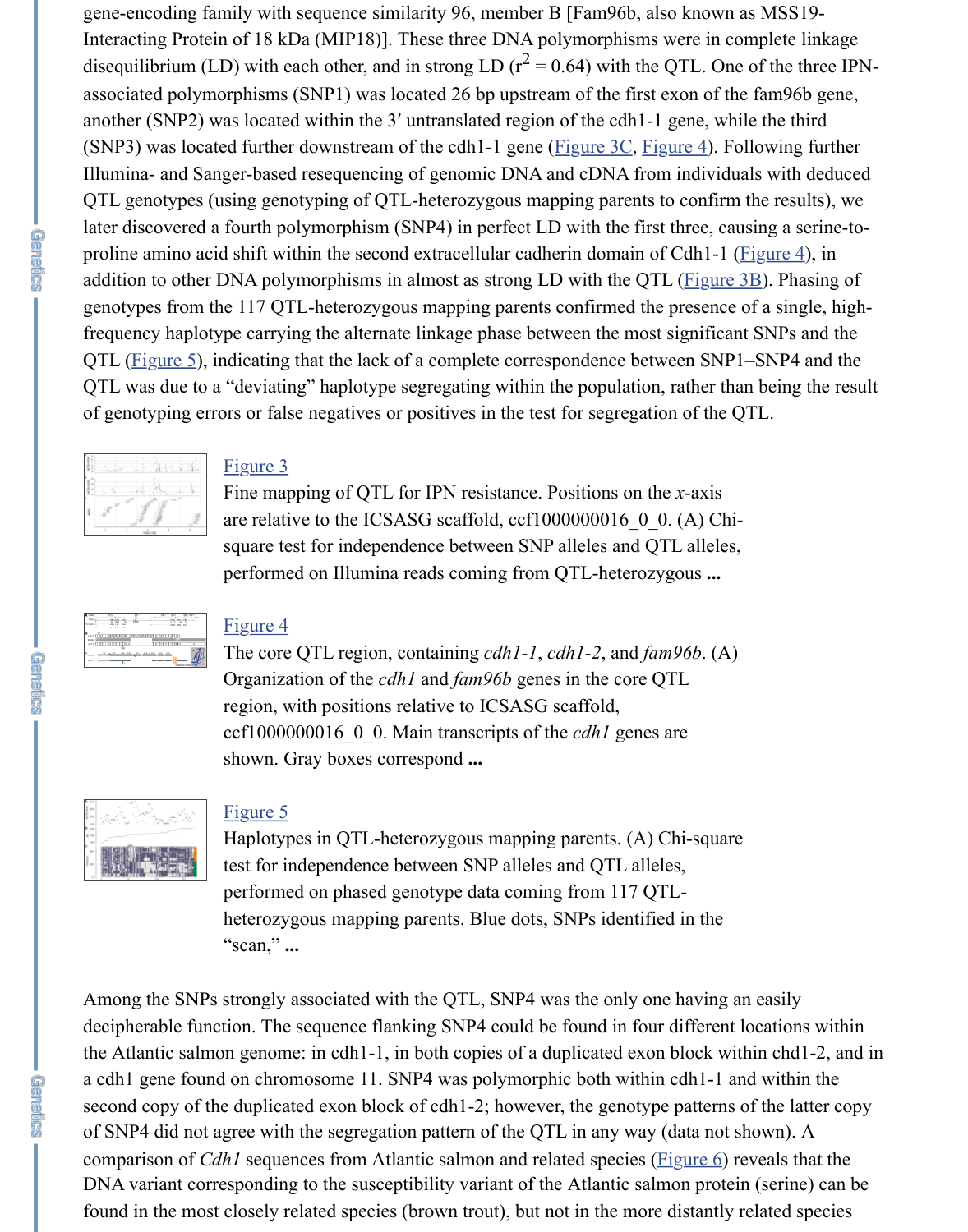(rainbow trout), indicating that the proline residue (at the amino acid encoded by the SNP4 codon) represents the ancestral allele, *i.e.*, the IPN-resistance variant of the protein is the ancestral variant.

[Figure 6](https://www.ncbi.nlm.nih.gov/pmc/articles/PMC4574245/figure/fig6/) Amino acid sequence corresponding to exon 7 of the cdh1-1 gene from Atlantic salmon (Ssa\_Cdh-1-1), aligned against corresponding sequences. The other sequences are the amino acid sequences of the corresponding exon within each of the two exon blocks of **...**

## **Functional studies of IPNV and E-cadherin interaction**

We targeted Cdh1-1 for functional studies for three reasons. First, the protein product of cdh1-1 is a full-length epithelial cadherin, containing all necessary functional domains. In contrast, *cdh1-2* lacks the exons encoding the transmembrane- and C- terminal cytoplasmic domains, presumably preventing Cdh1-2 from embedding itself in the cell membrane and from communicating with the cell interior. Second, *cdh1-2* displays some exotic features, such as a near-perfect duplication of a block containing five exons [\(Figure 4](https://www.ncbi.nlm.nih.gov/pmc/articles/PMC4574245/figure/fig4/)), and third *cdh1-1* harbors SNP4, the best candidate for being a functional polymorphism.

Investigation of IPN virus entry and binding to Cdh1-1 was carried out *in vitro* using IPNV-infected organotypic liver slices [\(LeCluyse](https://www.ncbi.nlm.nih.gov/pmc/articles/PMC4574245/#bib23) *et al.* 2012). Immunofluorescence of the slices using antibodies specific for IPNV revealed a widespread distribution of virions in hepatocytes from  $qq_{\text{QTL}}$  individuals [\(Figure 7A](https://www.ncbi.nlm.nih.gov/pmc/articles/PMC4574245/figure/fig7/)). On the cell membrane of hepatocytes, IPNV colocalized with Cdh1-1 and clathrin light chains in coated pits, forming early endosomes (*[Figure 7B](https://www.ncbi.nlm.nih.gov/pmc/articles/PMC4574245/figure/fig7/)*). These findings imply that IPNV enters cells through binding to Cdh1-1, and that subsequent entry depends upon clathrin-mediated endocytosis. Analysis of liver sections from  $QQ_{\text{QTL}}$  fish revealed the presence of only a very few viruses, trapped by cellular debris on the surface of the tissue slices only ([Figure 7C\)](https://www.ncbi.nlm.nih.gov/pmc/articles/PMC4574245/figure/fig7/). Consequently no colocalization was observed between IPNV and Cdh1-1 or clathrin in fish with the resistant genotype, implying that the IPN virus is unable to bind to its receptor and enter hepatocytes.



## [Figure 7](https://www.ncbi.nlm.nih.gov/pmc/articles/PMC4574245/figure/fig7/)

Immunofluorescence analysis of Cdh1-1 and IPNV. IPNV infection of *in vitro* cultured liver slices was carried out to visualize virus uptake and localization of Cdh1-1. (A) Depthcoded 3D visualization of IPNV in a liver section from a susceptible fish **...**

Colocalization of IPNV and Cdh1-1 suggested that Cdh1-1 could act as a receptor or a coreceptor for the virus. To prove direct protein–protein interaction between the IPN virus and Cdh1-1, we carried out a coimmunoprecipitation analysis using IPNV as bait, followed by a Western blot using a Cdh1-1 Cterminal-specific antibody [\(Figure 8](https://www.ncbi.nlm.nih.gov/pmc/articles/PMC4574245/figure/fig8/)). Cdh1-1 was detected as two fragments of ∼100 kDa, similar to what was observed in a liver protein lysate.



## [Figure 8](https://www.ncbi.nlm.nih.gov/pmc/articles/PMC4574245/figure/fig8/)

Direct binding of IPNV to Cdh1-1. Direct protein interaction between IPNV and Cdh1-1 as verified by coimmunoprecipitation

**GREECE**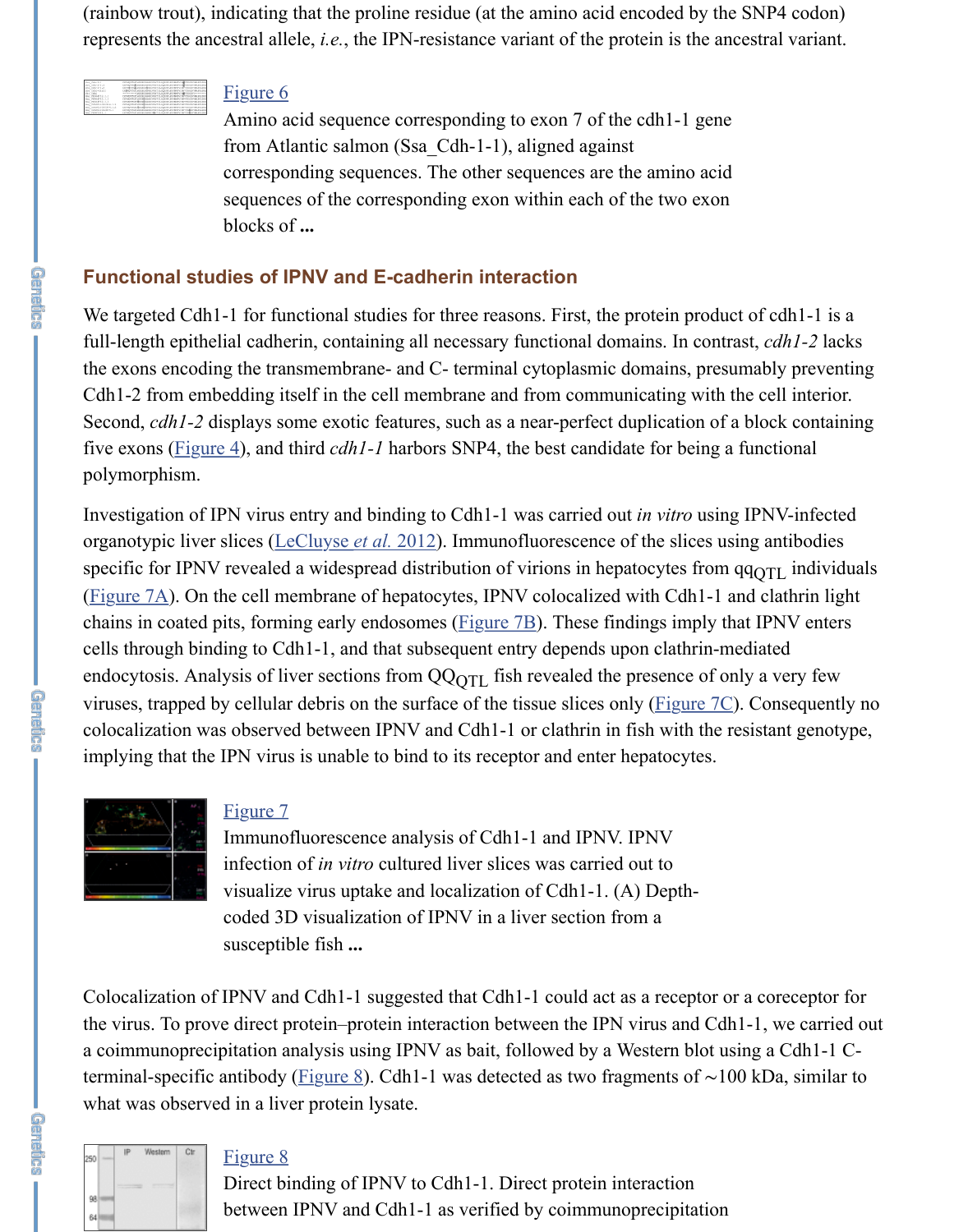(IP). An antibody specificity control of the Cdh1-1 polyclonal antibody using a protein lysate (W) and negative control (exclusion **...**

The inability of IPNV to infect  $QQ_{QTL}$  individuals was confirmed by qPCR-based quantification of viral load in QQ<sub>QTL</sub>, Qq<sub>QTL</sub>, and qq<sub>QTL</sub> individuals, sampled during a IPN challenge test performed at the fry stage. Only qq fish displayed the high virus levels characteristic of diseased/moribund fish. QQ and Qq fish were predominantly negative, except for a few positive fish with very low virus levels.

#### **Investigations into a two-locus model**

Since we had not been able to find a single "all-explaining" polymorphism, we hypothesized that the observed (in the 435 mapping parents) QTL genotypes might be determined by SNP4 and an additional, causative polymorphism. Using a custom-made Affymetrix SNP chip for the Atlantic salmon, containing 650,000 SNP polymorphisms within the AquaGen population, we scanned the genome for SNPs that might, in conjunction with SNP4, be entirely compatible with the QTL. More precisely, we searched for SNPs that were heterozygous in 16 genotyped  $QqQTL/qqSNP4$  individuals and homozygous for one and the same allele in 26 genotyped  $qqqqTL/qqSNP4$  individuals; this was done using a (pseudo) maximum likelihood approach, to take the overall allele frequency in the population into account. Of the 300 highest-scoring SNPs, 89% were located on chromosome 26. Within chromosome 26, the highest-scoring SNPs were distributed across a genome region centered on SNP4 ( [Figure 9\)](https://www.ncbi.nlm.nih.gov/pmc/articles/PMC4574245/figure/fig9/); the most promising of these SNPs were genotyped in all QTL-heterozygous mapping parents. After testing all possible pairs from among all genotyped polymorphisms, several pairs of polymorphisms were found whose haplotypes were exclusively linked to either  $\rm QQTL$  or  $\rm qQTL$  in  $\rm QTL$ heterozygous mapping parents. The pairs that were in perfect LD with the QTL all contained SNP1, SNP2, SNP3, or SNP4, in addition to a "second" polymorphism whose position varied within a ∼1-Mb region. None of the most likely second polymorphisms had an easily decipherable function such as causing an amino acid shift within a protein. Thus, the two-locus model was in agreement with the genetic data, although no definite candidate for a second functional mutation was found. The identified pairs of polymorphisms, being in perfect LD with the QTL, were later utilized in marker-assisted selection.



# [Figure 9](https://www.ncbi.nlm.nih.gov/pmc/articles/PMC4574245/figure/fig9/)

**...**

A genome scan searching for a "second" causative mutation. The scan was based on genotypes obtained using a SNP chip with 650,000 polymorphic SNPs and assumes that SNP4 (or a polymorphism in approximately perfect LD with SNP4) is but one

#### **Industrial implementation of marker-assisted selection in salmon aquaculture**

AquaGen, supplying ∼55% of the salmon eggs used by the Norwegian Atlantic salmon farming industry, implemented marker-assisted selection for IPN resistance in egg production from 2009. Haplotypes constructed from the above-mentioned microsatellites were used from the outset, but were later substituted for haplotypes constructed from SNP4 and a second SNP. MAS was generally implemented by the testing of candidate fathers for egg production, fathers deduced to be homozygous  $QQQTL$  being mated to random mothers. In some years, when the population of mothers had a low

**GREEC**ZS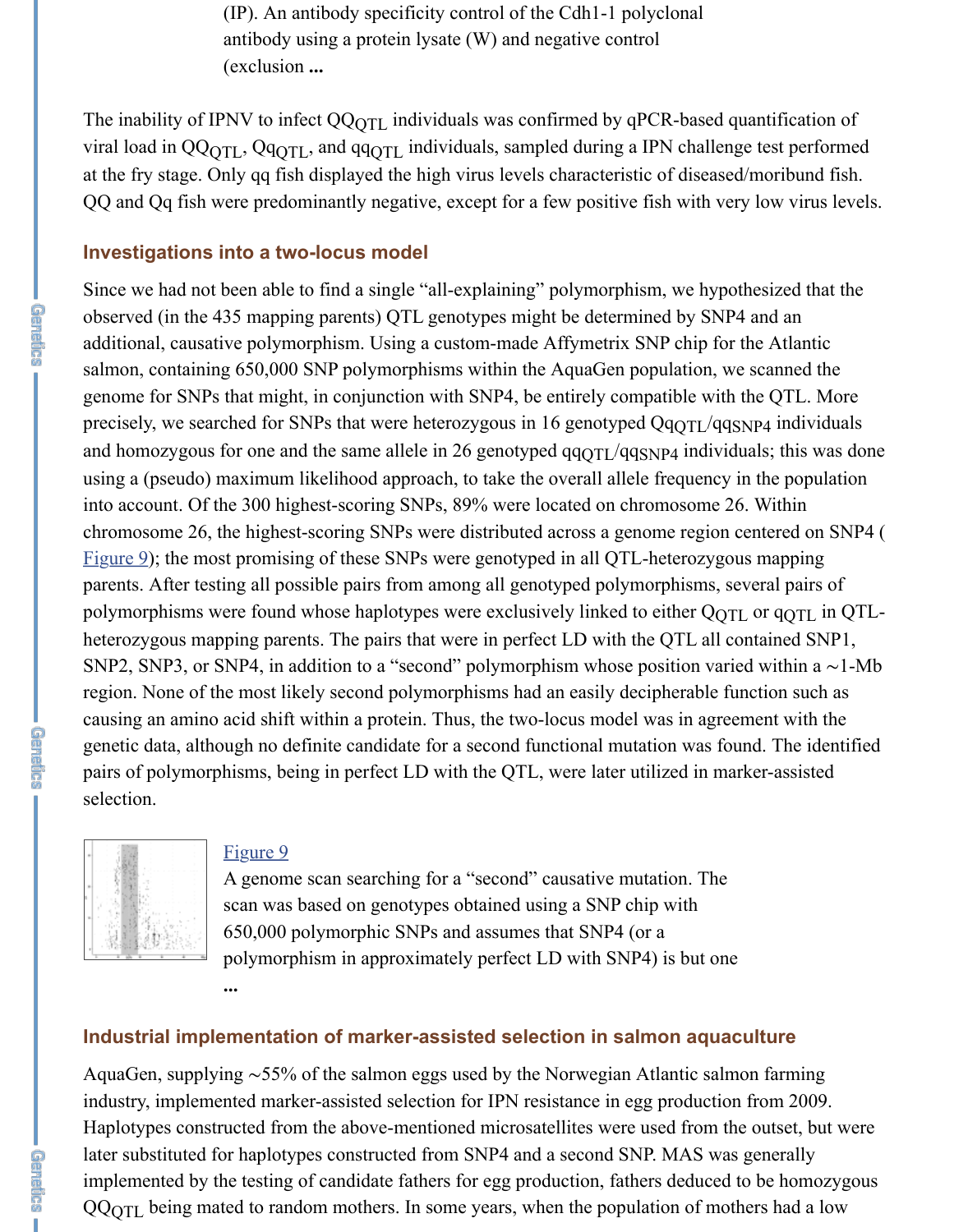frequency of QQTL, selection was performed on the female side as well by culling all qq females. A controlled challenge test showed that salmon fry whose fathers were homozygous  $QQQ_{\rm QTL}$  (the mother being random individuals from the population) were almost entirely resistant to IPN (99% survival), whereas offspring of random fathers and random mothers had a survival rate of 78%. In offspring of sensitive fathers (homozygous qq<sub>QTL</sub>) the survival rate was only 48% ([Figure 10\)](https://www.ncbi.nlm.nih.gov/pmc/articles/PMC4574245/figure/fig10/). A field study initiated in 2010, monitoring the performance of salmon selected using MAS (29 million) *vs.* standard salmon (22 million) from the same egg provider, demonstrated improved results for the producers both in the freshwater and the seawater phase of the production. In freshwater, the incidence of IPN outbreaks was 0% in the 15 hatcheries receiving MAS eggs, an improvement from an incidence of 47% (seven outbreaks) the year before. In the 14 hatcheries receiving standard eggs there was no improvement, as the incidence of outbreaks was comparable to the year before, six *vs.* a previous five outbreaks. As IPN often reappears after seawater transfer of smolts, IPN-related mortality is normally registered within the first 90 days in sea. The accumulated mortality 90 days after sea transfer for salmon transferred to sea in the autumn 2010 was 1.1% for the MAS-selected fish, as compared to 6.4% for the standard fish. For fish transferred in the spring of 2011, the accumulated mortality was 4.6 *vs.* 9% in the standard group. This improvement in fish health is also evident in the Norwegian national statistics of fish diseases. In 2013, the number of IPN outbreaks in Norway had dropped 75% relative to the 2009 level ( $Figure 11$ ), attributable in large part, according to Norwegian fish health authorities, to MAS for IPN resistance ([Hjeltnes 2014](https://www.ncbi.nlm.nih.gov/pmc/articles/PMC4574245/#bib17)).



#### [Figure 10](https://www.ncbi.nlm.nih.gov/pmc/articles/PMC4574245/figure/fig10/)

Mortalities in Atlantic salmon selected using MAS, compared to standard and negatively selected Atlantic salmon. The test was performed at the fry stage. "IPN-QTL" individuals were offspring of QQ<sub>QTL</sub> fathers and random mothers, "standard" ...

| ,,,,,,,,,, |  |
|------------|--|

#### [Figure 11](https://www.ncbi.nlm.nih.gov/pmc/articles/PMC4574245/figure/fig11/)

Number of recorded IPN outbreaks at Norwegian salmon farms. The data were collected by the Norwegian Veterinary Institute [\(Hjeltnes 2014](https://www.ncbi.nlm.nih.gov/pmc/articles/PMC4574245/#bib17)).

## **Discussion**

**CREASE** 

命令局

[Go to:](https://www.ncbi.nlm.nih.gov/pmc/articles/PMC4574245/#)  $\odot$  Go to:  $\odot$ 

Aquaculture is a fast-growing food-producing sector, supplying nearly 50% of the seafood consumed worldwide ([FAO 2014](https://www.ncbi.nlm.nih.gov/pmc/articles/PMC4574245/#bib10)). Salmonid farming is an important contributor to global aquaculture, being the most industrialized and technologically advanced branch of aquaculture. Atlantic salmon production is steadily increasing and reached 2.8 million tons round bled weight in 2013 (Salmon World 2014, Kontali analyze, Norway), but important issues within fish health and fish welfare must be solved to ensure sustainable development of the industry. Progress in vaccinology has resulted in effective protection against several bacterial diseases, but less so against intracellular bacteria and viruses. This paper describes identification of *cdh1-1* as the major determinant of resistance to one of the most important viral diseases in Atlantic salmon, IPN. We further document the successful implementation of MAS for IPNV resistance in farmed Atlantic salmon and the resulting dramatic reduction of losses due to this disease across the industry.

Fine mapping based on next-generation sequencing implicated a genome region containing *cdh1-1*, *fam96b*, and *cdh1-2* as responsible for resistance to IPN. Within this region, the SNPs most strongly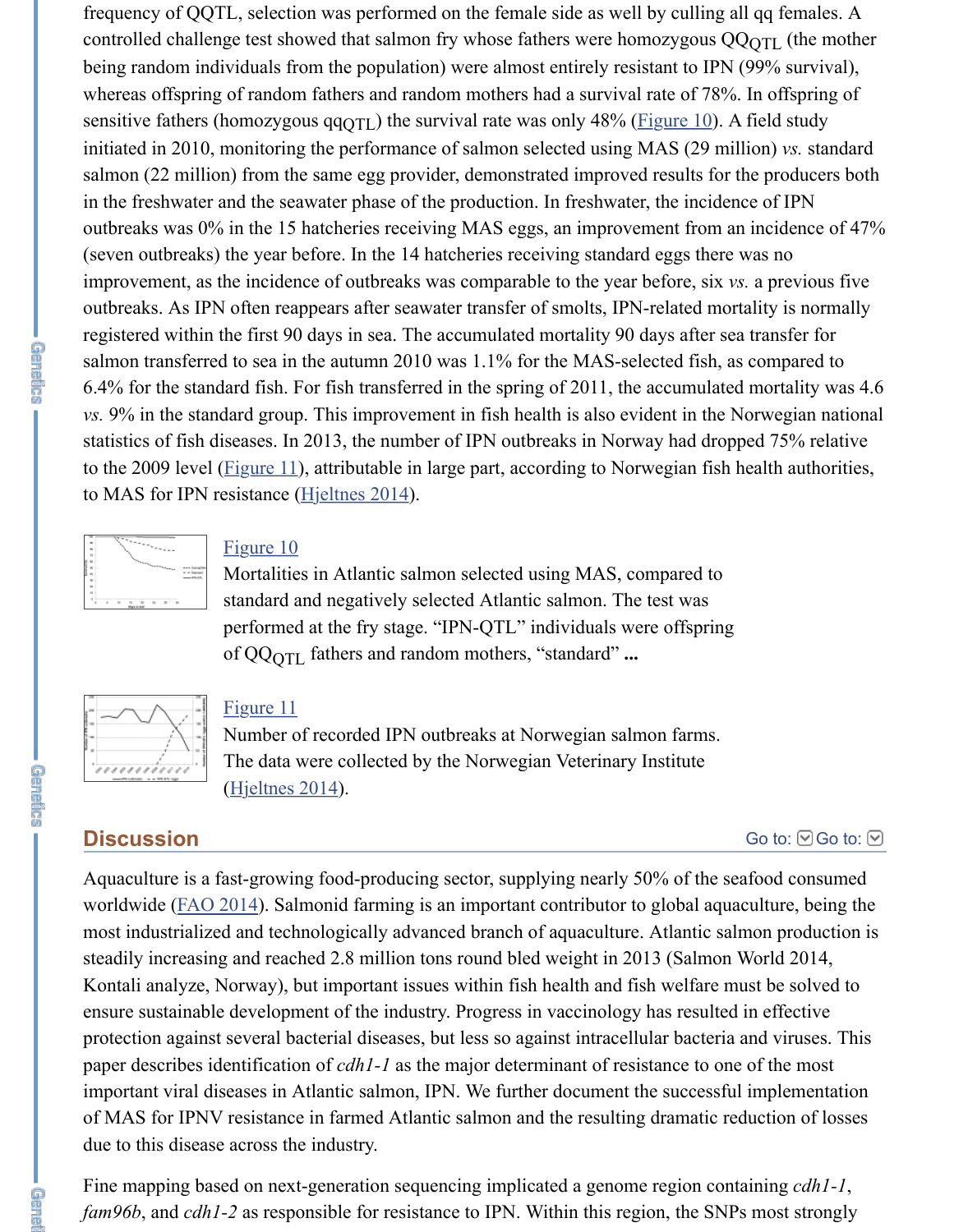associated with the QTL were located. The very low virus levels observed in challenge-tested QQ<sub>QTL</sub> individuals, and the absence of intercellular IPNV in  $QQQTL$  liver slices, suggest that the gene product underlying resistance is acting as a receptor or a coreceptor for the virus, *i.e.*, the protein is probably a membrane protein. Fam96b, being involved in mitotic spindle formation, prelaminA accumulation, and [assembly of the cytoplasmic Fe–S \(CIA\) machinery \(Gari](https://www.ncbi.nlm.nih.gov/pmc/articles/PMC4574245/#bib44) *et al.* [2012;](https://www.ncbi.nlm.nih.gov/pmc/articles/PMC4574245/#bib11) [Stehling](https://www.ncbi.nlm.nih.gov/pmc/articles/PMC4574245/#bib39) *et al.* 2012; van Wietmarschen *et al.* 2012; [Xiong](https://www.ncbi.nlm.nih.gov/pmc/articles/PMC4574245/#bib46) *et al.* 2013), is unlikely to have such a function. Also, no putatively functional polymorphisms (strongly associated with the QTL) were detected within *fam96b*, and no differences in expression between QQ<sub>QTL</sub> and  $qq<sub>QTL</sub>$  individuals were detected (data not shown). The protein encoded by *cdh1-1*, on the other hand, was a strong candidate for being involved in virus uptake due to its location on the cell membrane. The *cdh1-1* gene encodes a classical epithelial cadherin, containing all functional domains necessary for dimerization with neighboring cells (*trans*dimers) and with other epithelial cadherins on the same cell (*cis*-dimers). Immunofluorescence analysis of Cdh1-1 and IPNV in  $qqqTL$  individuals confirmed colocalization, and a coimmunoprecipitation assay showed that IPNV binds to Cdh1-1, strongly indicating that Cdh1-1 is part of the cell machinery that the virus uses for infection. The *cdh1-1* gene also contains a putatively functional polymorphism (SNP4), which is one of the polymorphisms most strongly associated with the QTL. SNP4 is located within exon 7 of *cdh1-1* (S167P), corresponding to the second extracellular domain (EC2) of the protein. EC2 interacts with EC1 to form *cis*-dimers between E-cadherins located on the same cell, and the formation of these *cis*-dimers are a prerequisite for the formation of (the more stable) *trans*-dimers; in human, for example, a hydrophobic-to-charged amino acid shift (V175D) in EC2 has been shown to abolish *cis*-dimerization and stability of adherence [\(Harrison](https://www.ncbi.nlm.nih.gov/pmc/articles/PMC4574245/#bib16) *et al.* 2011). The resistance allele of SNP4 corresponds to a proline residue, likely to increase the hydrophobicity of the part of the EC2 domain that binds to EC1. The stability of adherence junctions is affected by constant Cdh1 turnover via endocytosis and exocytosis where both *cis*- and *trans*-dimers are directly endocytosed from mature adherence junctions ([de Beco](https://www.ncbi.nlm.nih.gov/pmc/articles/PMC4574245/#bib8) *et al.* 2009). Thus the increased hydrophobicity of the EC2 domain of the "resistant" Cdh1 variants (Cdh1Pro) in salmon may lead to more stable *cis*-dimers, and consequently to more stable Cdh1 *trans*-complexes and a lower rate of Cdh1 (and thus, IPNV) endocytosis. This hypothesis could also explain the apparent dominance of the QTL; if one assumes that both Cdh1Pro/Cdh1Pro and Cdh1Pro/Cdh1Ser *cis*-dimers are significantly more stable than Cdh1Ser/Cdh1Ser *cis*-dimers, only Cdh1Ser/Cdh1Ser *cis*-dimers would correspond to low resistance. Cdh1 dimerization dynamics could also explain the "windows" of IPN susceptibility in salmon (after start feeding and after smoltification), since these are time points where major physiological changes take place and adherence junctions are remodeled.

5

**GREER** 

**GREECE** 

Although we regard SNP4 as a putatively causative polymorphism, SNP4 does not explain all observed genotypes at the QTL. We therefore cannot rule out the possibility that we have missed the true (single) underlying causative polymorphism, although this would mean that we have also missed all other polymorphisms in near-perfect LD with this putative polymorphism. Assuming that a yet undiscovered single causative polymorphism exists, the mapping data suggest it is most likely to be located in the vicinity of the epithelial cadherin genes. It could be located outside coding regions, facilitating (for example) differences in expression between the variants of cdh1-1. However, expression analysis of *Cdh1-1* and 1-2 from QQ<sub>QTL</sub>, Qq<sub>QTL</sub>, and qq<sub>QTL</sub> animals, using qPCR, oligonucleotide microarrays, and RNA-seq, did not reveal consistent differences between the genotypes in terms of expression levels of splicing patterns (data not shown). Alternatively, the QTL genotypes may be the product of genotypes at two causative mutations. Such an additional mutation could be located within cdh1-1 itself, facilitating a change in the protein product similar to that of SNP4. Alternatively, it could be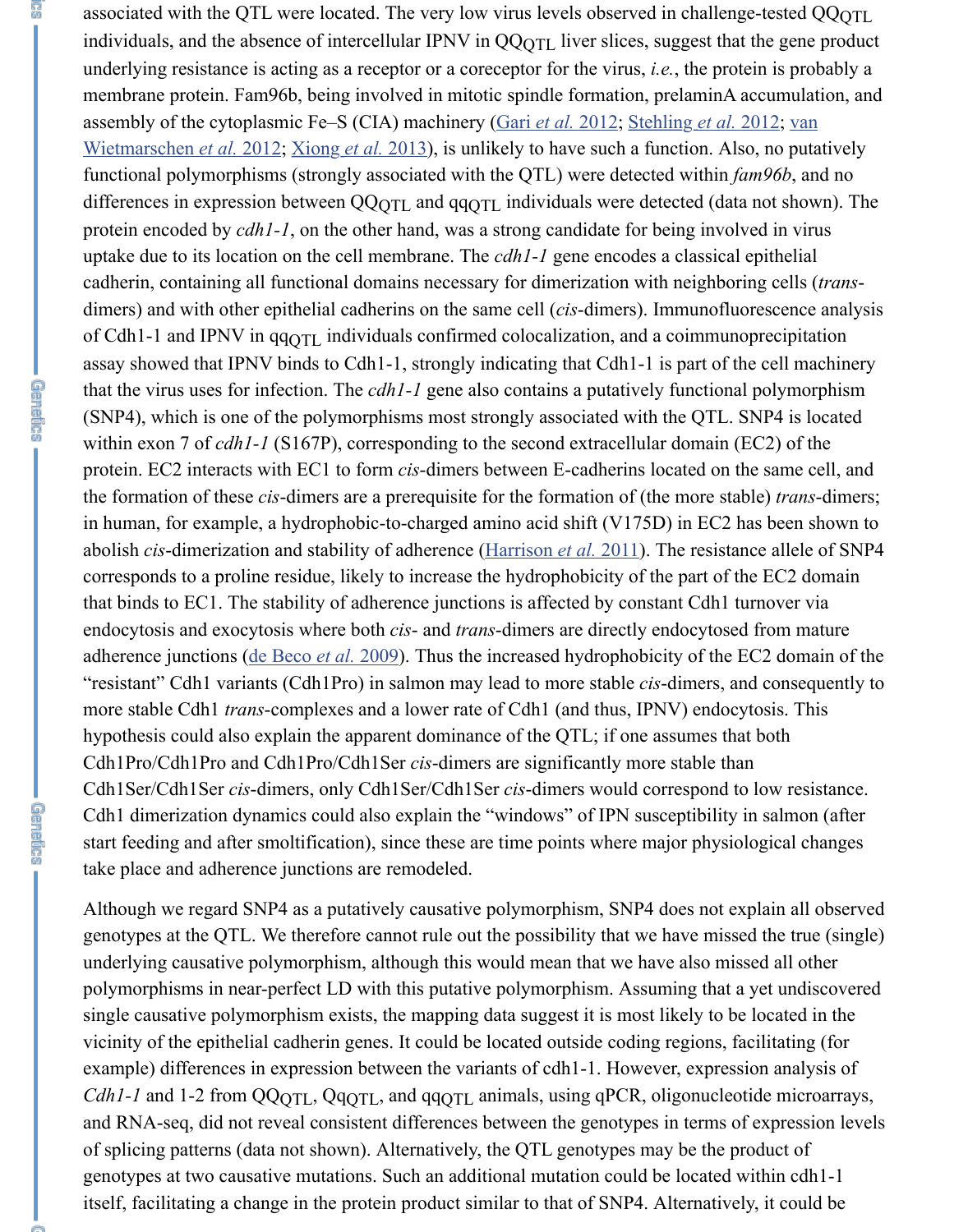located within cdh1-2, assuming that the protein products of cdh1-1 and cdh1-2 interact, for example by forming heterodimers. It could also be located in any other gene within the QTL region, if that gene was also involved in the internalization of IPNV. Our results indicated that under such a two-locus model, SNP4 is likely to be one of the two loci, since no other combination of two polymorphisms was more strongly associated with IPN than those that included SNP4. Assuming that SNP4 is in fact one of two causative mutations, the number of potential secondary polymorphisms is large, since the discrepancy between SNP4 and the QTL is caused by one single haplotype. In addition to the SNPbased approach described here, we also sequenced (on Illumina HiSequation 2000)  $\rm QqQTL$  individuals carrying the haplotype with the alternate linkage phase between SNP4 and the QTL, contrasting these sequences with sequences from  $qqqqTL$  and  $QQqTL$  individuals to identify putative secondary causative mutations (data not shown). This attempt also did not lead to conclusive results and was complicated by the highly complex nature of the QTL region. Thus, further research is necessary to explain the existence of a particular haplotype in which QQTL is linked to qSNP4. The function and role of Cdh1- 2 also calls for further research; cdh1-2 encodes a protein that lacks important functional domains, but it was nevertheless found to be expressed in the tissues investigated (data not shown). Interestingly, an ortholog of cdh1-2 is found within the genome of rainbow trout [\(Berthelot](https://www.ncbi.nlm.nih.gov/pmc/articles/PMC4574245/#bib3) *et al.* 2014) (GenBank ID [FR904752.1](https://www.ncbi.nlm.nih.gov/nuccore/FR904752.1)), displaying the same duplication of exon blocks, the same truncated C terminus, and having a juxtaposed neighboring full-length cdh-1, thus indicating that the segmental duplication predates the split between the *Salmo* and *Oncorhyncus* genera, ∼27–29 million years ago (Crete-Lafreniere *et al.* 2012). The *cdh1-2* [gene also displays two hypervariable regions, one located wit](https://www.ncbi.nlm.nih.gov/pmc/articles/PMC4574245/#bib6)hin each copy of the duplicated exon block.

Since a locus with a large positive effect on a trait is expected to be fixed relatively rapidly by natural or artificial selection, the continued segregation of a locus with such a large effect as the IPN QTN appears as a paradox. However, the Atlantic salmon has a very short history of artificial selection, only 11 generations having passed since the foundations of the first aquaculture strains (and selection for IPN resistance has been carried out for only the latest of these generations). Also, IPN has not been found to cause mortalities among Atlantic salmon living in the wild, disease pressures being very different under high-density aquaculture conditions than in the wild ([Bebak and McAllister 2008\)](https://www.ncbi.nlm.nih.gov/pmc/articles/PMC4574245/#bib2). It is therefore plausible that the IPN QTL is segregating in Atlantic salmon populations because the locus is neutral in wild-living populations, while being under ongoing selection, though not yet fixed, in farmed populations. The alternative explanation is that the locus has a detrimental effect on another trait under selection. Our own data, however, do not show evidence of such negative correlations; all genetic correlations to other traits are neutral or positive (data not shown).

In conclusion, we have identified epithelial cadherin as the major determinant of the resistance of Atlantic salmon individuals to IPNV. Epithelial cadherin has earlier been shown to mediate internalization of the bacterium *Listeria monocytogenes* ([Mengaud](https://www.ncbi.nlm.nih.gov/pmc/articles/PMC4574245/#bib25) *et al.* 1996) and the fungus *Candida albicans* [\(Phan](https://www.ncbi.nlm.nih.gov/pmc/articles/PMC4574245/#bib34) *et al.* 2007), but this is the first report of interaction between an epithelial cadherin and a virus. Selection of individuals carrying the resistance-related allele at the *cdh1-1* gene has led to a rapid decline in the number of IPN outbreaks in Atlantic salmon aquaculture, leading to significant improvement with regard to animal welfare and the economy of Atlantic salmon production.

| Sheet<br><b>SHIP</b> | <b>Fusibles within</b><br>ССТОМИННИЗМ В В | Location                        | Pabu |
|----------------------|-------------------------------------------|---------------------------------|------|
| <b>SNPI</b>          | 4313673                                   | 30 hp spatream of familih exon. |      |
| SNP2                 | 4749 AVE                                  | FIFE of other                   |      |
| 52673                | 4,788005                                  | Dewanteran of calif.1           |      |
| <b>SHP4</b>          | 470/Elen                                  | From 7 of call (-1              |      |

**CENEDES** 

**GREECHE** 

**GATES** 

#### [Table 1](https://www.ncbi.nlm.nih.gov/pmc/articles/PMC4574245/table/t1/)

**Polymorphisms strongly associated with IPN resistance and/or putative causative mutations**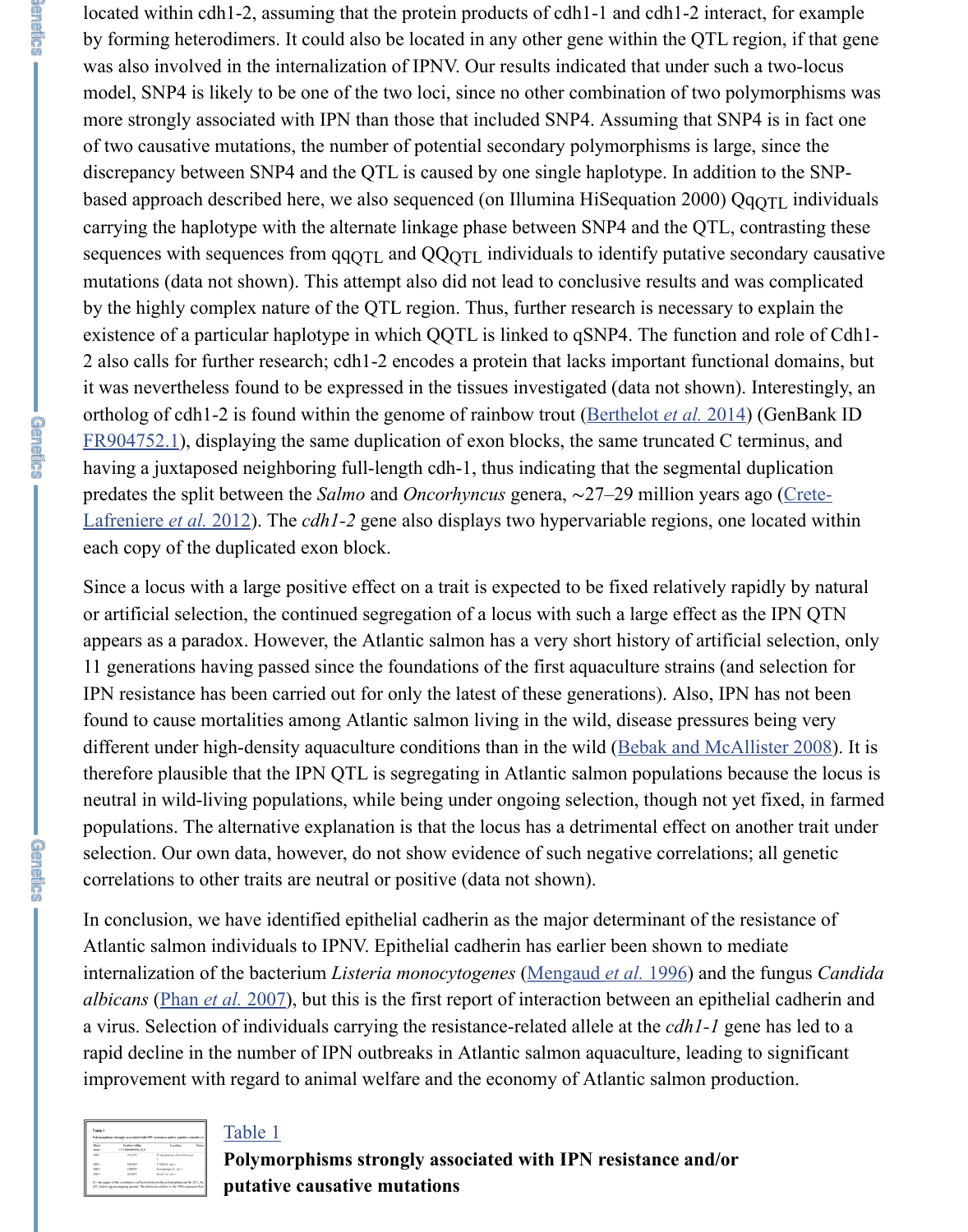## **Supporting Information:**

[Click here to view.](https://www.ncbi.nlm.nih.gov/pmc/articles/PMC4574245/bin/supp_200_4_1313__index.html)

**GREEC** 

命令的法官员

**GAPES** 

# **Acknowledgments**

We thank Olai Einen for important contributions in the initiation of the project; Ben Koop (University of Victoria, BC, Canada) for his kind sharing of DNA sequence libraries; the Sven Arild Korsvoll and the rest of the AquaGen team for their support in the implementation of marker-assisted selection in salmon egg production; the fish farmers reporting performance data of both QTL-innOva and standard salmon; Heidi E. Mikalsen and Lill-Heidi Johansen (Nofima, Tromsø, Norway) for carrying out the challenge test for IPN resistance; Hege Munck, Katrine Hånes Kirste, (Nofima, Ås, Norway), and Helene Meaas Svendsen, Ida Johansson Schneider, Kristil Sundsaasen, Kristina Vagonyte-Hallen, Mariann Arnyasi, and Silje Karoliussen (CIGENE, Ås, Norway) for technical laboratory support; Simon Taylor, Teshome Dagne Mulugeta, and Jon Olav Vik for informatics support; and Fabian Grammes, Harald Grove, and Torfinn Nome for their contributions to analysis of RNAseq data, genome scaffolding, and sequence annotation. This study was supported by grants from the Research Council of Norway, division Havbruk (project 192322/S40).

# **Footnotes**

Communicating editor: D. J. de Koning

[Supporting information is available online at www.genetics.org/lookup/suppl/doi:10.1534/genetics.115.175406/-](http://www.genetics.org/lookup/suppl/doi:10.1534/genetics.115.175406/-/DC1) /DC1.

# **Literature Cited**

- Altschul S. F., Gish W., Miller W., Myers E. W., Lipman D. J., 1990. Basic local alignment search tool. J. Mol. Biol. 215: 403–410. [[PubMed](https://www.ncbi.nlm.nih.gov/pubmed/2231712)]
- Bebak J., McAllister P., 2008. Continuous exposure to infectious pancreatic necrosis virus during early life stages of rainbow trout, Oncorhynchus mykiss (Walbaum). J. Fish Dis. 32: 173–181. [\[PubMed](https://www.ncbi.nlm.nih.gov/pubmed/19261044)]
- Berthelot C., Brunet F., Chalopin D., Juanchich A., Bernard M., et al., 2014. The rainbow trout genome provides novel insights into evolution after whole-genome duplication in vertebrates. Nat. Commun. 5: 3657. [\[PMC free article\]](https://www.ncbi.nlm.nih.gov/pmc/articles/PMC4071752/) [\[PubMed\]](https://www.ncbi.nlm.nih.gov/pubmed/24755649)
- Bishop, S. C., and J. A. Wooliams, 2010 Understanding field disease data. In: Contribution 0401 from Proceedings from the 9th World Congress on Genetics Applied to Livestock Production, Leipzig, Germany.
- Crane M., Hyatt A., 2011. Viruses of fish: an overview of significant pathogens. Viruses 3: 2025– 2046. [\[PMC free article\]](https://www.ncbi.nlm.nih.gov/pmc/articles/PMC3230840/) [\[PubMed\]](https://www.ncbi.nlm.nih.gov/pubmed/22163333)
- Crete-Lafreniere A., Weir L. K., Bernatchez L., 2012. Framing the Salmonidae family phylogenetic portrait: a more complete picture from increased taxon sampling. PLoS ONE 7: e46662. [\[PMC free article\]](https://www.ncbi.nlm.nih.gov/pmc/articles/PMC3465342/) [\[PubMed\]](https://www.ncbi.nlm.nih.gov/pubmed/23071608)
- Davidson W. S., Koop B. F., Jones S. J. M., Iturra P., Vidal R., et al., 2010. Sequencing the genome of the Atlantic salmon (Salmo salar). Genome Biol. 11: 403. [[PMC free article](https://www.ncbi.nlm.nih.gov/pmc/articles/PMC2965382/)] [\[PubMed](https://www.ncbi.nlm.nih.gov/pubmed/20887641)]

[Go to:](https://www.ncbi.nlm.nih.gov/pmc/articles/PMC4574245/#)  $\odot$  Go to:  $\odot$ 

[Go to:](https://www.ncbi.nlm.nih.gov/pmc/articles/PMC4574245/#)  $\odot$  Go to:  $\odot$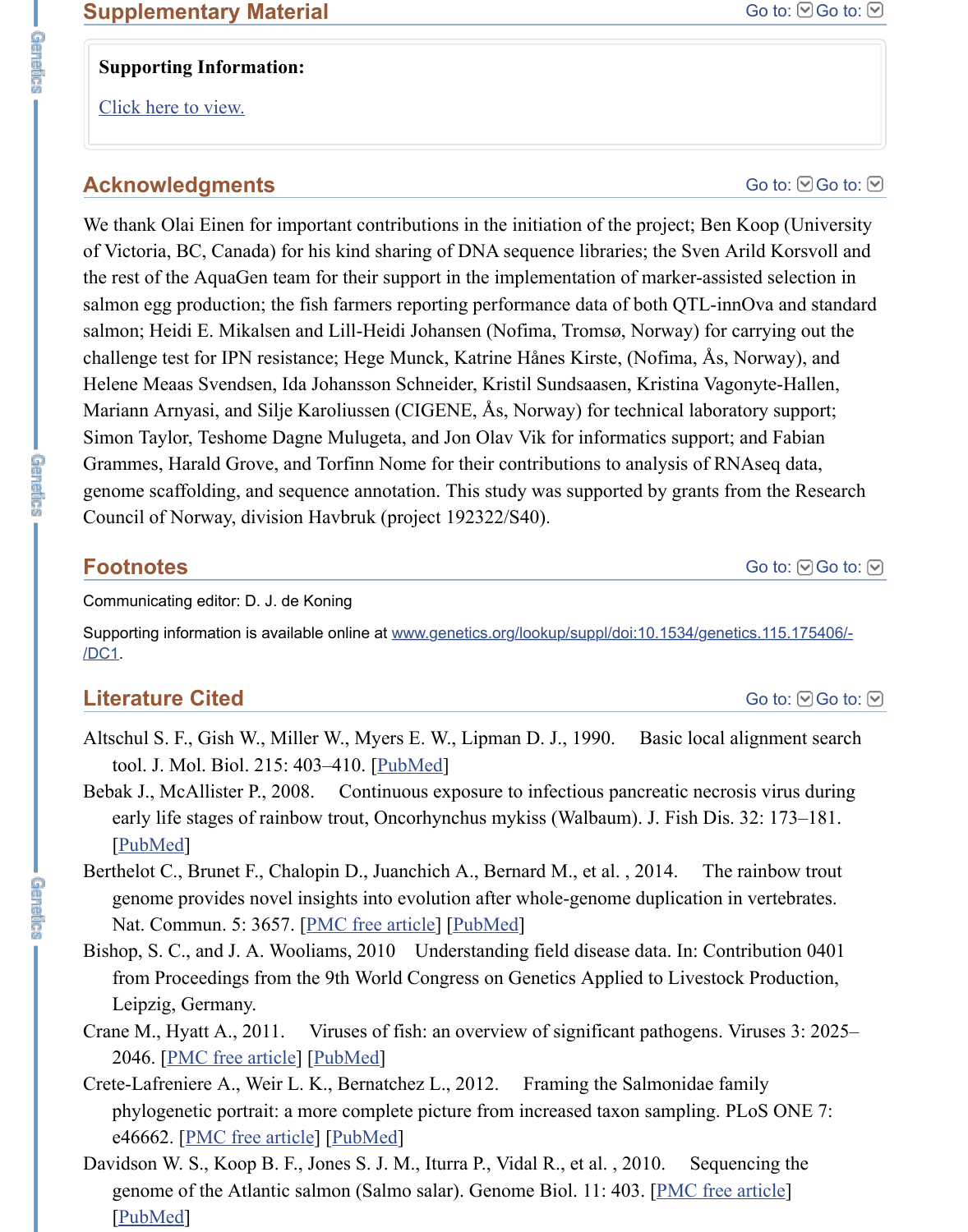de Beco S., Gueudry C., Amblard F., Coscoy S., 2009. Endocytosis is required for E-cadherin redistribution at mature adherens junctions. Proc. Natl. Acad. Sci. USA 106: 7010–7015. [\[PMC free article\]](https://www.ncbi.nlm.nih.gov/pmc/articles/PMC2678428/) [\[PubMed\]](https://www.ncbi.nlm.nih.gov/pubmed/19372377)

**CRAFT** 

**CREASE** 

**CREASE** 

- Dobos P., 1995. The molecular biology of infectious pancreatic necrosis virus (IPNV). Annu. Rev. Fish Dis. 5: 25–54.
- FAO, 2014 FAO Global Aquaculture Production Volume and Value Statistics Database Updated to 2012. Available at: <http://www.fao.org/3/a-i3720e.pdf>.
- Gari K., Ortiz A. M. L., Borel V., Flynn H., Skehel M. J., et al. , 2012. MMS19 links cytoplasmic iron-sulfur cluster assembly to DNA metabolism. Science 337: 243-245. [[PubMed](https://www.ncbi.nlm.nih.gov/pubmed/22678361)]
- Granzow H., Weiland F., Fichtner D., Enzmann P. J., 1997. Studies of the ultrastructure and morphogenesis of fish pathogenic viruses grown in cell culture. J. Fish Dis. 20: 1–10.
- Guy D. R., Bishop S. C., Woolliams J. A., Brotherstone S., 2009. Genetic parameters for resistance to infectious pancreatic necrosis in pedigreed Atlantic salmon (Salmo salar) postsmolts using a reduced animal model. Aquaculture 290: 229–235.
- Harris, R., 2007 Improved pairwise alignment of genomic DNA. Ph.D. Thesis, The Pennsylvania State University, Graduate School College of Engineering, University Park, PA.
- Harris T., 2012. An introduction to adherens junctions: from molecular mechanisms to tissue development and disease, pp. 1–5 in Adherens Junctions: from Molecular Mechanisms to Tissue Development and Disease, edited by Harris T., editor. Springer-Verlag, New York. [[PubMed\]](https://www.ncbi.nlm.nih.gov/pubmed/22674065)
- Harrison O. J., Jin X., Hong S., Bahna F., Ahlsen G., et al., 2011. The extracellular architecture of adherens junctions revealed by crystal structures of type I cadherins. Structure 19: 244–256. [\[PMC free article\]](https://www.ncbi.nlm.nih.gov/pmc/articles/PMC3070544/) [\[PubMed\]](https://www.ncbi.nlm.nih.gov/pubmed/21300292)
- Hjeltnes B., editor. (Editor), 2014. Fish Health Report 2013, Norwegian Veterinary Institute, Oslo.
- Houston R. D., Haley C. S., Hamilton A., Guy D. R., Tinch A. E., et al. , 2008. Major quantitative trait loci affect resistance to infectious pancreatic necrosis in Atlantic salmon (Salmo salar). Genetics 178: 1109–1115. [[PMC free article](https://www.ncbi.nlm.nih.gov/pmc/articles/PMC2248365/)] [\[PubMed](https://www.ncbi.nlm.nih.gov/pubmed/18245341)]
- Huang X., Madan A., 1999. CAP3: a DNA sequence assembly program. Genome Res. 9: 868– 877. [\[PMC free article\]](https://www.ncbi.nlm.nih.gov/pmc/articles/PMC310812/) [\[PubMed\]](https://www.ncbi.nlm.nih.gov/pubmed/10508846)
- Kjøglum S., Henryon M., Aasmundstad T., Korsgaard I., 2008. Selective breeding can increase resistance of Atlantic salmon to furunculosis, infectious salmon anaemia and infectious pancreatic necrosis. Aquacult. Res. 39: 498–505.
- Koressar T., Remm M., 2007. Enhancements and modifications of primer design program Primer3. Bioinformatics 15: 1289–1291. [\[PubMed](https://www.ncbi.nlm.nih.gov/pubmed/17379693)]
- Langmead B., Salzberg S. L., 2012. Fast gapped-read alignment with Bowtie 2. Nat. Methods 9: 357–359. [\[PMC free article\]](https://www.ncbi.nlm.nih.gov/pmc/articles/PMC3322381/) [\[PubMed\]](https://www.ncbi.nlm.nih.gov/pubmed/22388286)
- LeCluyse E. L., Witek R. P., Andersen M. E., Powers M. J., 2012. Organotypic liver culture models: meeting current challenges in toxicity testing. Crit. Rev. Toxicol. 42: 501–548. [\[PMC free article\]](https://www.ncbi.nlm.nih.gov/pmc/articles/PMC3423873/) [\[PubMed\]](https://www.ncbi.nlm.nih.gov/pubmed/22582993)
- Lien S., Gidskehaug L., Moen T., Hayes B. J., Berg P. R., et al. , 2011. A dense SNP-based linkage map for Atlantic salmon (Salmo salar) reveals extended chromosome homeologies and striking differences in sex-specific recombination patterns. BMC Genomics 12: 615. [[PMC free article](https://www.ncbi.nlm.nih.gov/pmc/articles/PMC3261913/)] [\[PubMed](https://www.ncbi.nlm.nih.gov/pubmed/22182215)]
- Mengaud J., Ohayon H., Gounin P., Mege R.-M., Cossart P., 1996. E-cadherin is the receptor for internalin, a surface protein required for entry of L. monocytogenes into epithelial cells. Cell 84: 923–932. [\[PubMed](https://www.ncbi.nlm.nih.gov/pubmed/8601315)]
- Moen T., Baranski M., Sonesson A. K., Kjøglum S., 2009. Confirmation and fine-mapping of a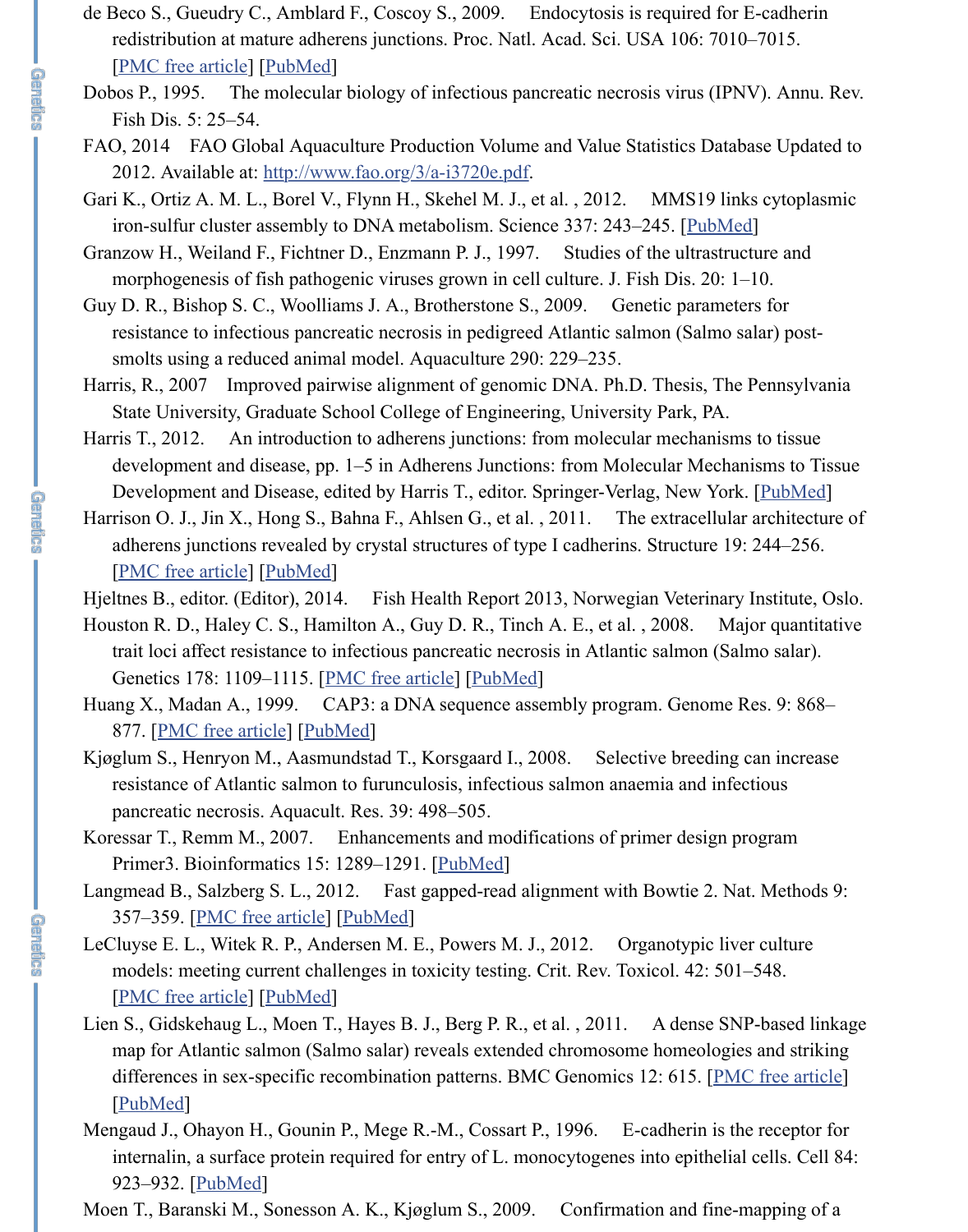major QTL for resistance to infectious pancreatic necrosis in Atlantic salmon (Salmo salar): population-level associations between markers and trait. BMC Genomics 10: 368. [\[PMC free article\]](https://www.ncbi.nlm.nih.gov/pmc/articles/PMC2728743/) [\[PubMed\]](https://www.ncbi.nlm.nih.gov/pubmed/19664221)

Moen, T., 2010 Response to selection at a single locus: large change in allele frequency between two consecutive generations at a major QTL for IPN resistance in Atlantic salmon (Salmo Salar). In: Proceedings from the 9th World Congress on Genetics Applied to Livestock Production, Leipzig.

**GREECE** 

**CENEDES** 

**GREEC** 

- Mott R., 1997. EST\_GENOME: a program to align spliced DNA sequences to unspliced genomic DNA. Comput. Appl. Biosci. 13: 477–478. [[PubMed\]](https://www.ncbi.nlm.nih.gov/pubmed/9283765)
- Murray A. G., 2006. Persistence of infectious pancreatic necrosis virus (IPNV) in Scottish salmon (Salmo salar L.) farms. Prev. Vet. Med. 76: 97–108. [\[PubMed\]](https://www.ncbi.nlm.nih.gov/pubmed/16730820)
- Myers E. W., Sutton G. G., Delcher A. L., Dew I. M., Fasulo D. P., et al. , 2000. A whole-genome assembly of Drosophila. Science 287: 2196-2204. [\[PubMed](https://www.ncbi.nlm.nih.gov/pubmed/10731133)]
- Ng S. H. S., Artieri C. G., Bosdet I. E., Chiu R., Danzmann R. G., et al. , 2005. A physical map of the genome of Atlantic salmon, Salmo salar. Genomics 86: 396-404. [[PubMed](https://www.ncbi.nlm.nih.gov/pubmed/16026963)]
- Okamoto N., Tayama T., Kawanobe M., Fujiki N., Yasuda Y., et al. , 1993. Resistance of a rainbow trout strain to infectious pancreatic necrosis. Aquaculture 117: 71–76.
- Pearson W., Wood T., Zhang Z., Miller W., 1997. Comparison of DNA sequences with protein sequences. Genomics 46: 24–36. [\[PubMed](https://www.ncbi.nlm.nih.gov/pubmed/9403055)]
- Phan Q. T., Myers C. L., Fu Y., Sheppard D. C., Yeaman M. R., et al., 2007. Als3 is a Candida albicans invasin that binds to cadherins and induces endocytosis by host cells. PLoS Biol. 5: e64. [\[PMC free article\]](https://www.ncbi.nlm.nih.gov/pmc/articles/PMC1802757/) [\[PubMed\]](https://www.ncbi.nlm.nih.gov/pubmed/17311474)
- Phillips R. B., Keatley K. A. , M. R. Morasch, A. B. Ventura, K. P. Lubieniecki *et al*, 2009. Assignment of Atlantic salmon (Salmo salar) linkage groups to specific chromosomes: conservation of large syntenic blocks corresponding to whole chromosome arms in rainbow trout (Oncorhynchus mykiss). BMC Genet. 10: 46. [[PMC free article](https://www.ncbi.nlm.nih.gov/pmc/articles/PMC2734554/)] [[PubMed](https://www.ncbi.nlm.nih.gov/pubmed/19689812)]
- Roberts R., Pearson M., 2005. Infectious pancreatic necrosis in Atlantic salmon, Salmo salar L. J. Fish Dis. 28: 383–390. [\[PubMed\]](https://www.ncbi.nlm.nih.gov/pubmed/16083443)
- Smail D. A., Munro E. S., 2008. Isolation and quantification of infectious pancreatic necrosis virus from ovarian and seminal fluids of Atlantic salmon, Salmo salar L. J. Fish Dis. 31: 49–58. [\[PubMed](https://www.ncbi.nlm.nih.gov/pubmed/18086034)]
- Sommerset I., Krossøy B., Biering E., Frost P., 2005. Vaccines for fish in aquaculture. Expert Rev. Vaccines 4: 89–101. [\[PubMed\]](https://www.ncbi.nlm.nih.gov/pubmed/15757476)
- Stehling O., Vashisht A. A., Mascarenhas J., Jonsson Z. O., Sharma T., et al. , 2012. MMS19 assembles iron-sulfur proteins required for DNA metabolism and genomic integrity. Science 337: 195–199. [\[PMC free article\]](https://www.ncbi.nlm.nih.gov/pmc/articles/PMC3420340/) [\[PubMed\]](https://www.ncbi.nlm.nih.gov/pubmed/22678362)
- Stephens M., Scheet P., 2005. Accounting for decay of linkage disequilibrium in haplotype inference and missing-data imputation. Am. J. Hum. Genet. 76: 449–462. [[PMC free article](https://www.ncbi.nlm.nih.gov/pmc/articles/PMC1196397/)] [\[PubMed](https://www.ncbi.nlm.nih.gov/pubmed/15700229)]
- Storset A., Strand C., Wetten M., Kjøglum S., Ramstad A., 2007. Response to selection for resistance against infectious pancreatic necrosis in Atlantic salmon (Salmo salar L.). Aquaculture 272: S62–S68.
- Thorsen J., Zhu B., Frengen E., Osoegawa K., de Jong P. J. *et al*, 2005. A highly redundant BAC library of Atlantic salmon (Salmo salar): an important tool for salmon projects. BMC Genomics 6: 50. [[PMC free article](https://www.ncbi.nlm.nih.gov/pmc/articles/PMC1082906/)] [[PubMed](https://www.ncbi.nlm.nih.gov/pubmed/15807896)]
- Untergrasser A., Cutcutache I., Koressaar T., Ye J., Faircloth B. C., et al., 2012. Primer3: new